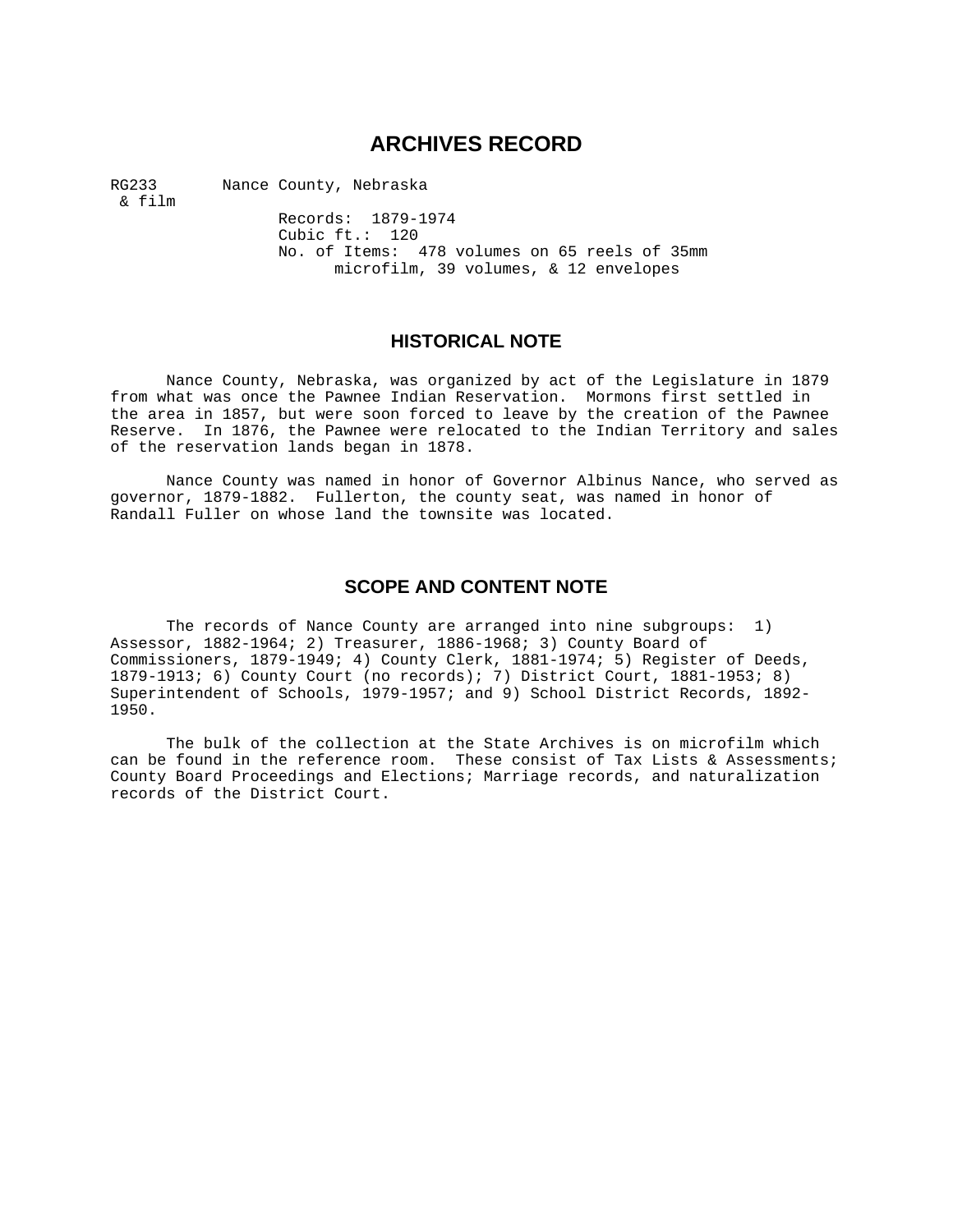## RG233 Nance County, Nebraska interventional states of the state of the state of the state of the state of the state of the state of the state of the state of the state of the state of the state of the state of the state of & film

#### ADDED ENTRIES:

COUNTY GOVERNMENT--RECORDS AND CORRESPONDENCE DENTISTS--LICENSES--NEBRASKA--NANCE COUNTY ELECTIONS--NEBRASKA--NANCE COUNTY EMBALMERS--LICENSES--NEBRASKA--NANCE COUNTY INDIANS OF NORTH AMERICA--LANDS--NEBRASKA--NANCE COUNTY LAND TITLES--REGISTRATION AND TRANSFER--NEBRASKA--NANCE COUNTY LIVESTOCK BRANDS--NEBRASKA--NANCE COUNTY MARRIAGES--NEBRASKA--NANCE COUNTY MOTOR VEHICLES--REGISTRATION--NEBRASKA--NANCE COUNTY Nance County Relief Association NATURALIZATIONS--NEBRASKA--NANCE COUNTY OPTOMETRISTS--LICENSES--NEBRASKA--NANCE COUNTY PAWNEE INDIANS--LANDS--NEBRASKA--NANCE COUNTY PERSONAL PROPERTY--NEBRASKA--NANCE COUNTY PHYSICIANS--LICENSES--NEBRASKA--NANCE COUNTY REAL PROPERTY--VALUATION--NEBRASKA--NANCE COUNTY SURVEYS--NEBRASKA--NANCE COUNTY TAXATION--NEBRASKA--NANCE COUNTY TAXATION OF PERSONAL PROPERTY--NEBRASKA--NANCE COUNTY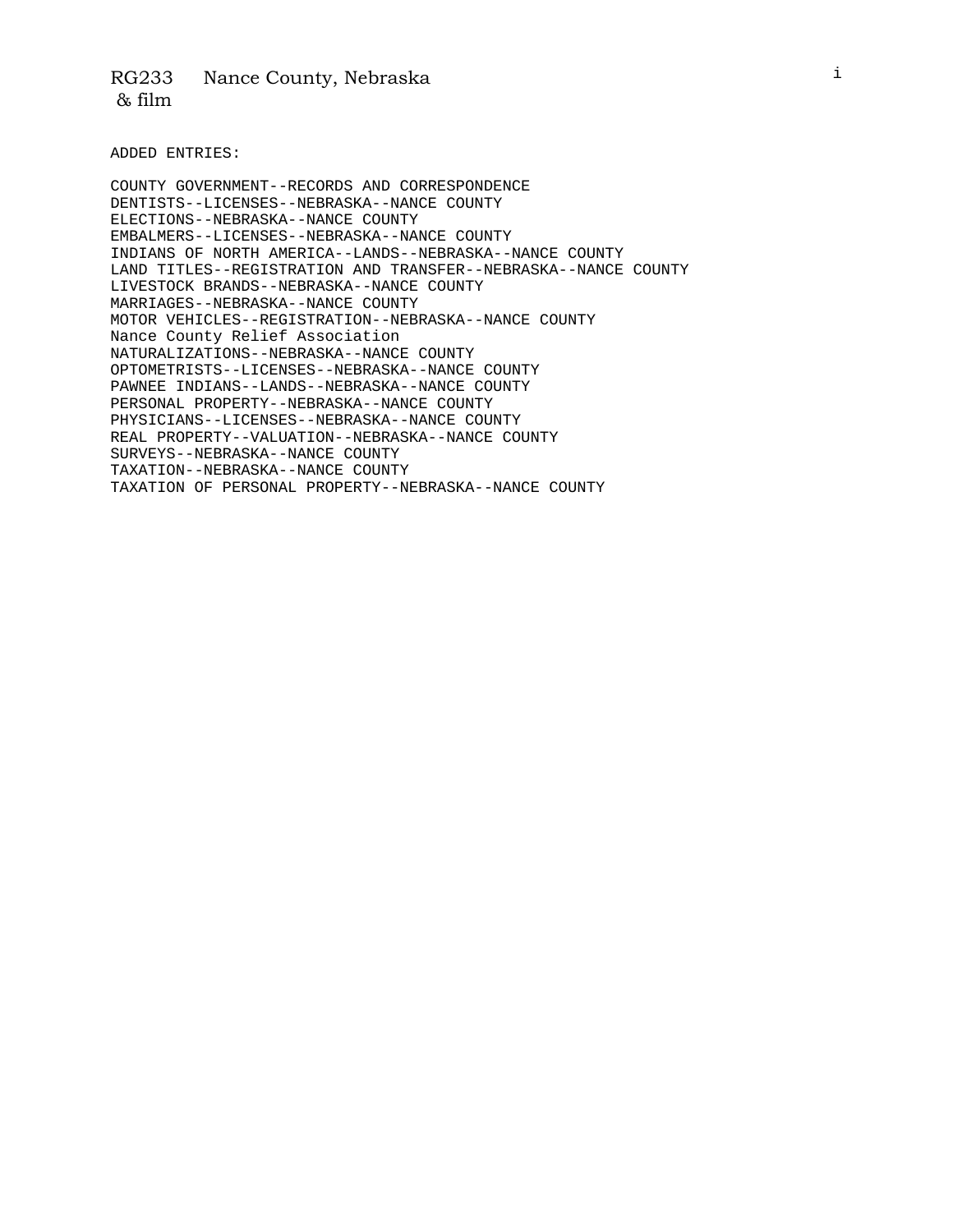Assessment records of the county exist on rolls 1-17, and tax lists, 1886-1968, on reels 17-62.

 Subgroup Three, County Board of Commissioners, consists of minutes of the county board on 4 reels of microfilm produced by the Historical Society in 1975. Original records were returned to the county clerk after microfilming.

 Subgroup Four, Series One, includes the marriage dockets of the county, 1893-1963. Volume #1, 1879-1893, was burned in a fire and does not exist. This microfilm was produced by the Genealogical Society of Utah in 1997. Also included in this subgroup are election records, 1887-1960 (on microfilm), motor vehicle registration volumes, 1911-1921; Professional registers, 1881- 1939; and brand and estray records for the county, 1883-1963.

 Subgroup Five includes the Numerical indices of Nance County, 1879-1913, deed abstract volumes, 1879-1897; a survey book, 1878-1883; and plat index.

 There are currently no records in storage for Subgroup Six, County Court. The Archives holds security microfilm for probate, 1879-current.

 Subgroup Seven, District Court, includes the naturalization records of the county microfilmed by the Genealogical Society of Utah in 1997 and containing filings for citizenship, 1880-1963.

 The Archives holds the Superintendent of Schools record volumes, 1879- 1957, in Subgroup Eight.

 School District #50, is represented in Subgroup Nine, with a xerox copy of a record book, 1892-1912.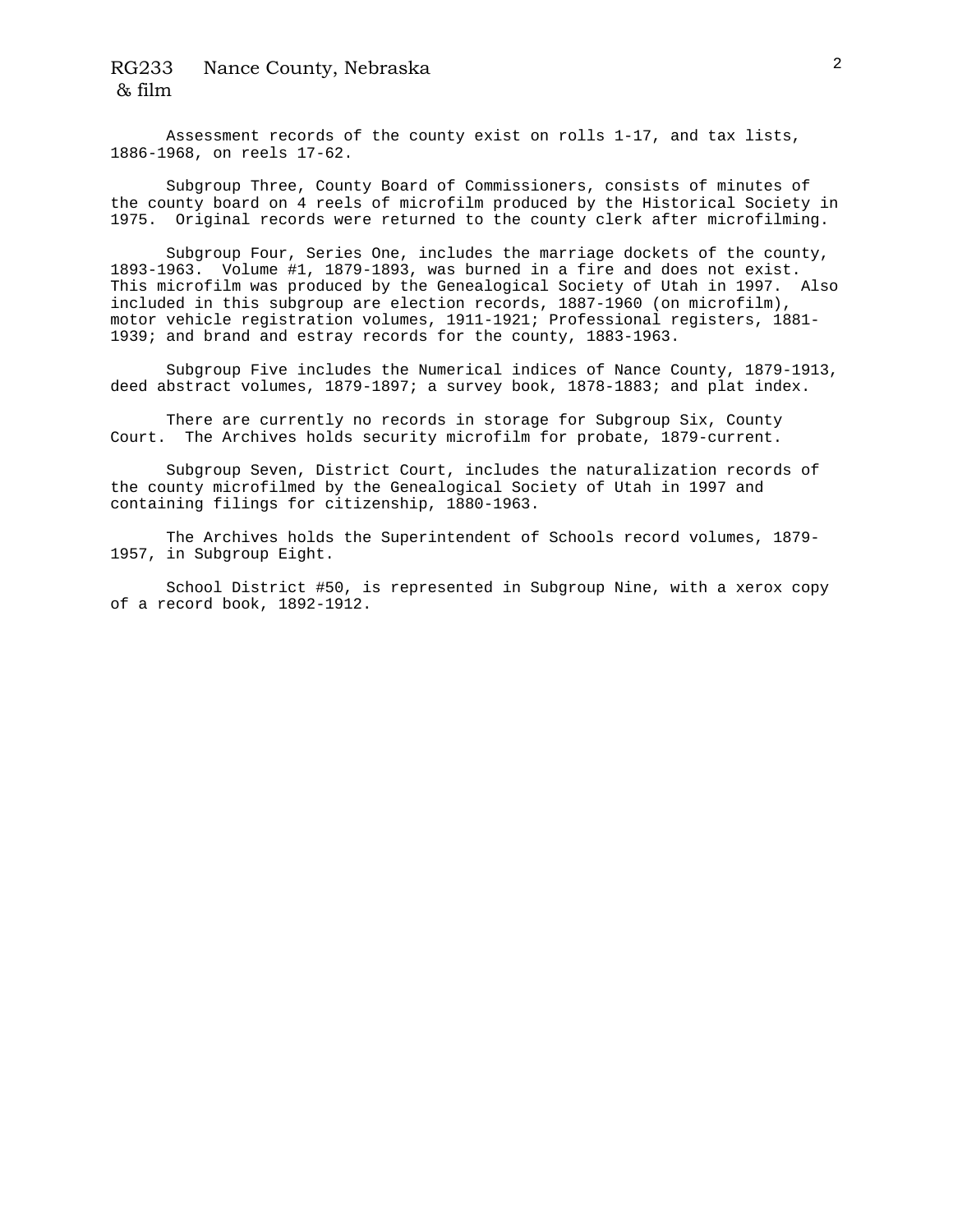## **DESCRIPTION**

# **SUBGROUP ONE COUNTY ASSESSOR, 1882-1968**

## **film**

# **SERIES ONE PRECINCT ASSESSMENT SCHEDULES, 1882-1968**

| V.1A          |                           | Genoa Township - Personal Property, n.d. |
|---------------|---------------------------|------------------------------------------|
| V.IB          | Newman Twp - Real Estate, |                                          |
|               |                           | Newman Twp - Personal (starts at "L")    |
| $V.1-2$       | 1908                      | Personal & Real Estate                   |
| $V.3-15$      | 1909                      | Personal & Real Estate                   |
| $V.16-28$     | 1910                      | Personal & Real Estate                   |
| $V.29-43$     | 1911                      | Personal & Real Estate                   |
| $V.44-56$     | 1912                      | Personal & Real Estate                   |
| V.56A-C       | 1912                      | Real Estate                              |
|               |                           | Cottonwood Twp, Genoa Twp                |
|               |                           | & W. Newman Twp                          |
| $V.57 - 70$   | 1913                      | Personal & Real Estate                   |
| $V.71-86$     | 1914                      | Personal & Real Estate                   |
| $V.87-101$    | 1915                      | Personal & Real Estate                   |
| $V.102-118$   | 1916                      | Personal & Real Estate                   |
| V.119-134     | 1917                      | Precinct Assessments                     |
| V.134A        | 1917                      | Personal Assessment Schedules            |
|               |                           | Genoa - Anderson, J. - Zourek, F.        |
|               |                           | Cedar Pct - Adams, E.B. - Young, J.      |
|               |                           | Fullerton Twp - Anderson, J. C.          |
|               |                           | thru Zaksozkie, Felix                    |
| V.135-151     | 1918                      | Precinct Assessments                     |
| $V.152 - 166$ | 1919                      | Precinct Assessments                     |
| $V.167-182$   | 1920                      | Precinct Assessments                     |
| V.183-197     | 1921                      | Precinct Assessments                     |
| $V.198-212$   | 1922                      | Precinct Assessments                     |
| $V.213 - 228$ | 1921                      | Precinct Assessments                     |
| $V.229 - 242$ | 1922                      | Precinct Assessments                     |
| $V.243 - 258$ | 1923                      | Precinct Assessments                     |
| V.258A        | 1925                      | Personal Schedules                       |
|               |                           | East Newman Pct                          |
|               |                           | Agnew, J. S. - Zemba, Lewis              |
|               | see vols. 279-296 below   |                                          |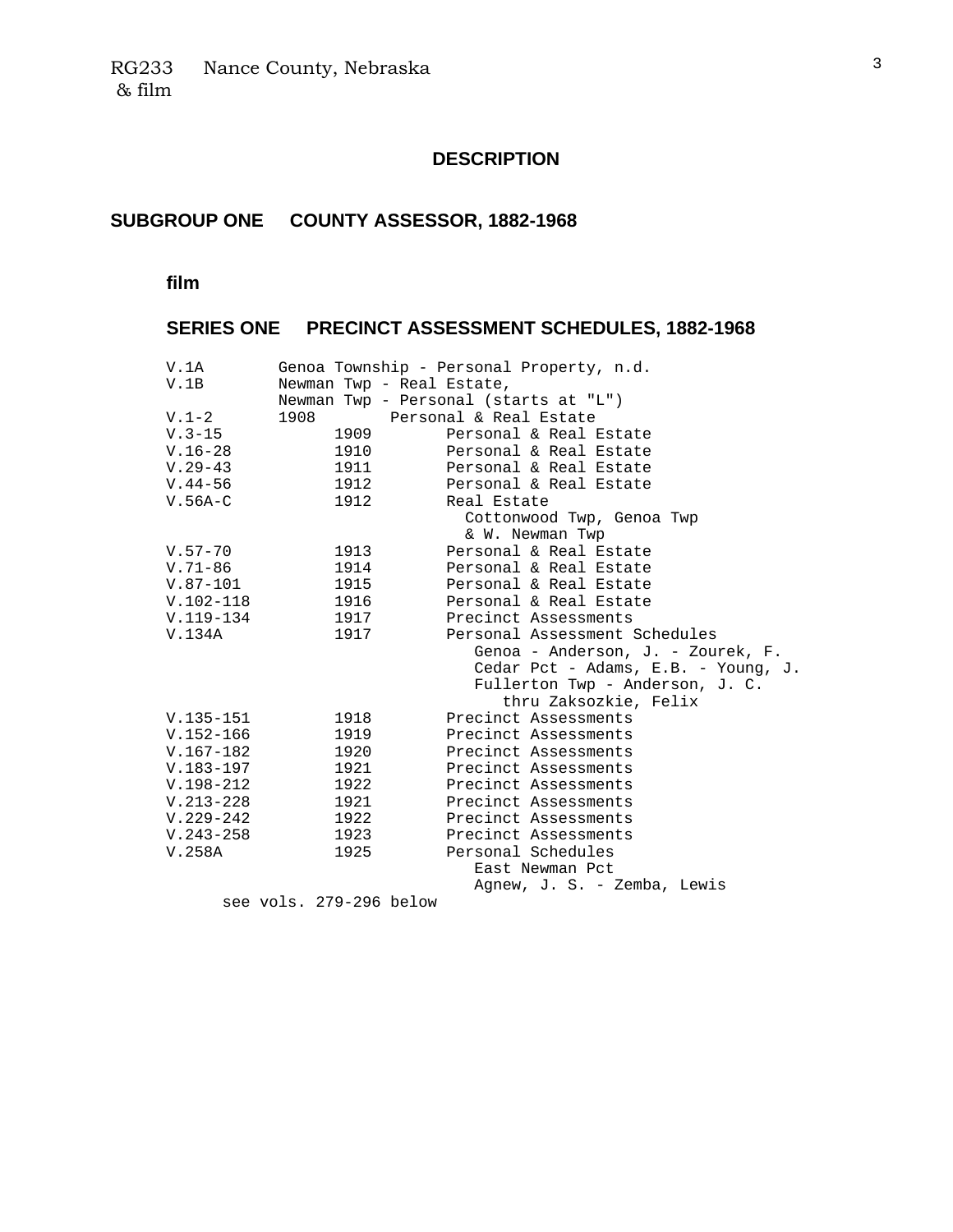# **SUBGROUP ONE COUNTY ASSESSOR, cont.**

## **film**

## **SERIES ONE PRECINCT ASSESSMENT SCHEDULES (cont)**

| V.259         | 1926                                     |
|---------------|------------------------------------------|
| $V.260 - 274$ | 1930-1933 Real Estate Assessments        |
| $V.275 - 276$ | 1938-1939                                |
| V.277         | 1933-1935 Real Estate                    |
|               | Fullerton, Genoa, Belgrade               |
| V.278         | 1936-1938 Real Estate                    |
|               | Fullerton, Genoa, Belgrade               |
| $V.279 - 296$ | 1925 & 1930                              |
|               |                                          |
| V.297         | Personal & Recaps, 1924                  |
| V.298         | Personal & Recaps, 1925                  |
| $V.299 - 313$ | Precinct Livestock & Recaps, 1920 & n.d. |
| V.3           | Real Estate, Timber Creek, Belgrade, and |
|               | South Branch Pct, 1950-1953              |
| V.3           | County Abstracts of Personal Assessments |
|               | 1935-1964                                |
|               |                                          |

## **film**

## **SERIES ONE PRECINCT ASSESSMENTS - MICROFILM RECORD MP3876**

| Reel #1<br>662 frames<br>1324 pp. | Assessments, Vol. #1<br>Beaver Precinct, Personal (1908)<br>thru                           |
|-----------------------------------|--------------------------------------------------------------------------------------------|
| #21,405                           | Assessments, Vol. #27<br>Loup Ferry Pct, Recaps (1909)                                     |
|                                   | NOTE: Vols. 1A & B on inventory see Roll A<br>CORRECTION: Operator's Cert., start of reel, |
|                                   | should read start at Beaver Pct, not<br>Fullerton pct.                                     |
| Reel #2<br>656 frames<br>1312 pp. | Assessments, Vol. #27 cont.<br>Newman Precinct, Recaps (1909)<br>thru                      |
| #21,406                           | Assessments, Vol. #50                                                                      |
|                                   | Loup Ferry Precinct, Personal (1911)                                                       |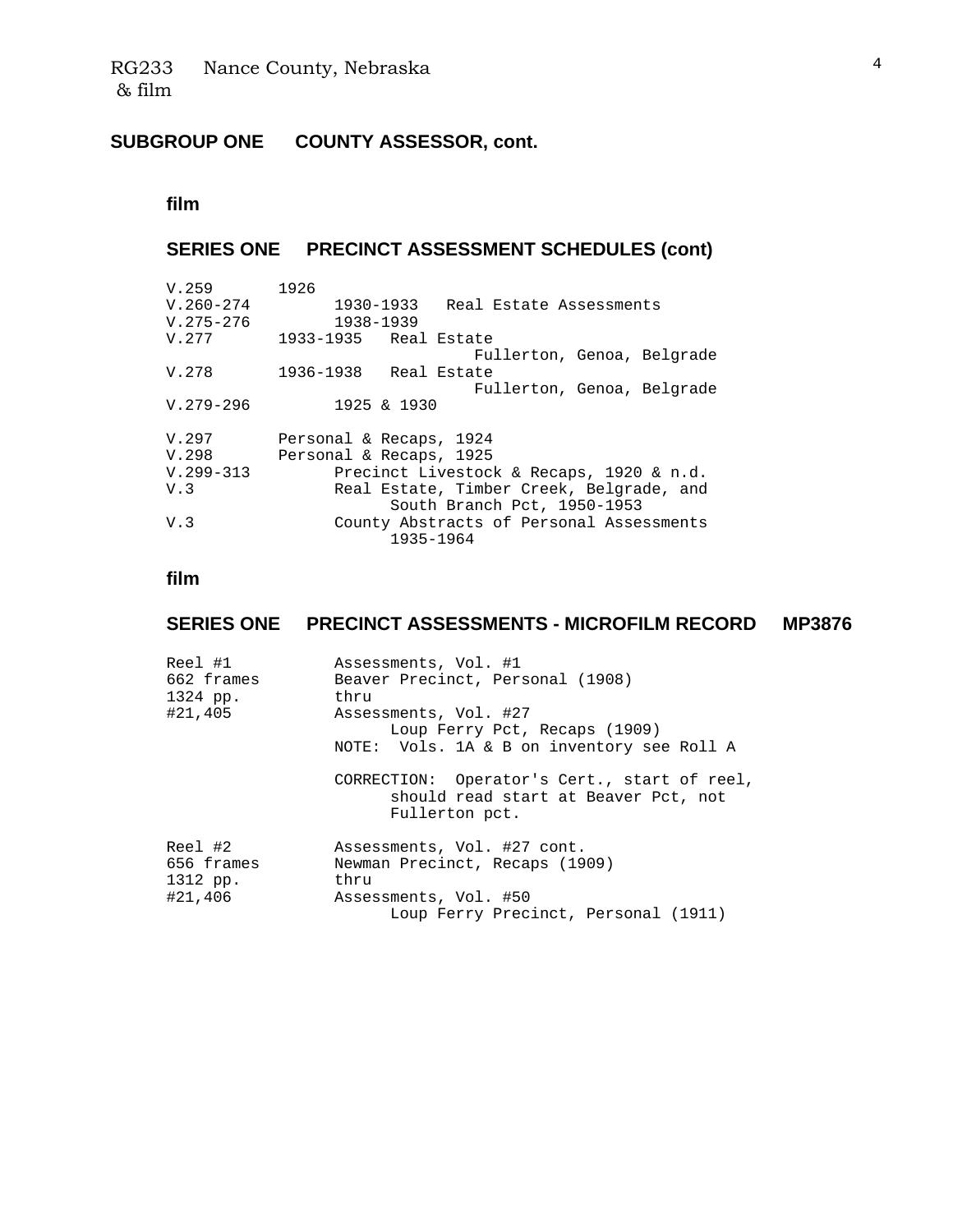# **SUBGROUP ONE COUNTY ASSESSOR (cont)**

## **film**

|                                              | SERIES ONE PRECINCT ASSESSMENTS - MICROFILM RECORD MP3876                                                                                                                                                      |  |
|----------------------------------------------|----------------------------------------------------------------------------------------------------------------------------------------------------------------------------------------------------------------|--|
| Reel #3<br>673 frames<br>1346 pp.<br>#21,407 | Assessments, Vol. #51<br>Prairie Creek Precinct, Personal (1911)<br>thru<br>Assessments, Vol. #71<br>Belgrade Precinct, Personal "N" (1913)                                                                    |  |
| Reel #4<br>676 frames<br>1352 pp.<br>#21,408 | Assessments, Vol. #71 cont.<br>Belgrade Precinct, Personal "0" (1913)<br>thru<br>Assessments, Vol. #99<br>West Newman Pct, Personal, "S" (1914)<br>NOTE: Vols. 56A-C on inventory, see Roll A<br>Vols. $3-5$   |  |
| Reel #5<br>665 frames<br>1330 pp.<br>#21,409 | Assessments, Vol. #99 cont.<br>West Newman Pct, Personal "T" (1914)<br>thru<br>Assessments, Vol. #122<br>East Newman Pct, Personal "J" (1916)                                                                  |  |
| Reel #6<br>669 frames<br>1338 pp.<br>#21,411 | Assessments, Vol. #122 cont.<br>East Newman Pct, Personal "K" (1916)<br>thru<br>Assessments, Vol. #146<br>South Branch Pct, Personal "G" (1917)<br>NOTE: Vol. 134A, 1917, on inventory, see<br>Roll A, Vol. #6 |  |
| Reel #7<br>673 frames<br>1346 pp.<br>#21,412 | Assessments, Vol. #146 cont.<br>South Branch Pct, Personal "H" (1917)<br>thru<br>Assessments, Vol. #169<br>Cottonwood Pct, Personal "J" (1919)<br>CORRECTION: Cottonwood Pct, target card<br>in error.         |  |

**SUBGROUP ONE COUNTY ASSESSOR (cont)** 

#### **film**

## **SERIES ONE PRECINCT ASSESSMENTS - MICROFILM RECORD MP3876**

| Reel #8    | Assessments, Vol. #169 cont. |                                     |
|------------|------------------------------|-------------------------------------|
| 638 frames |                              | Cottonwood Pct, Personal "K" (1919) |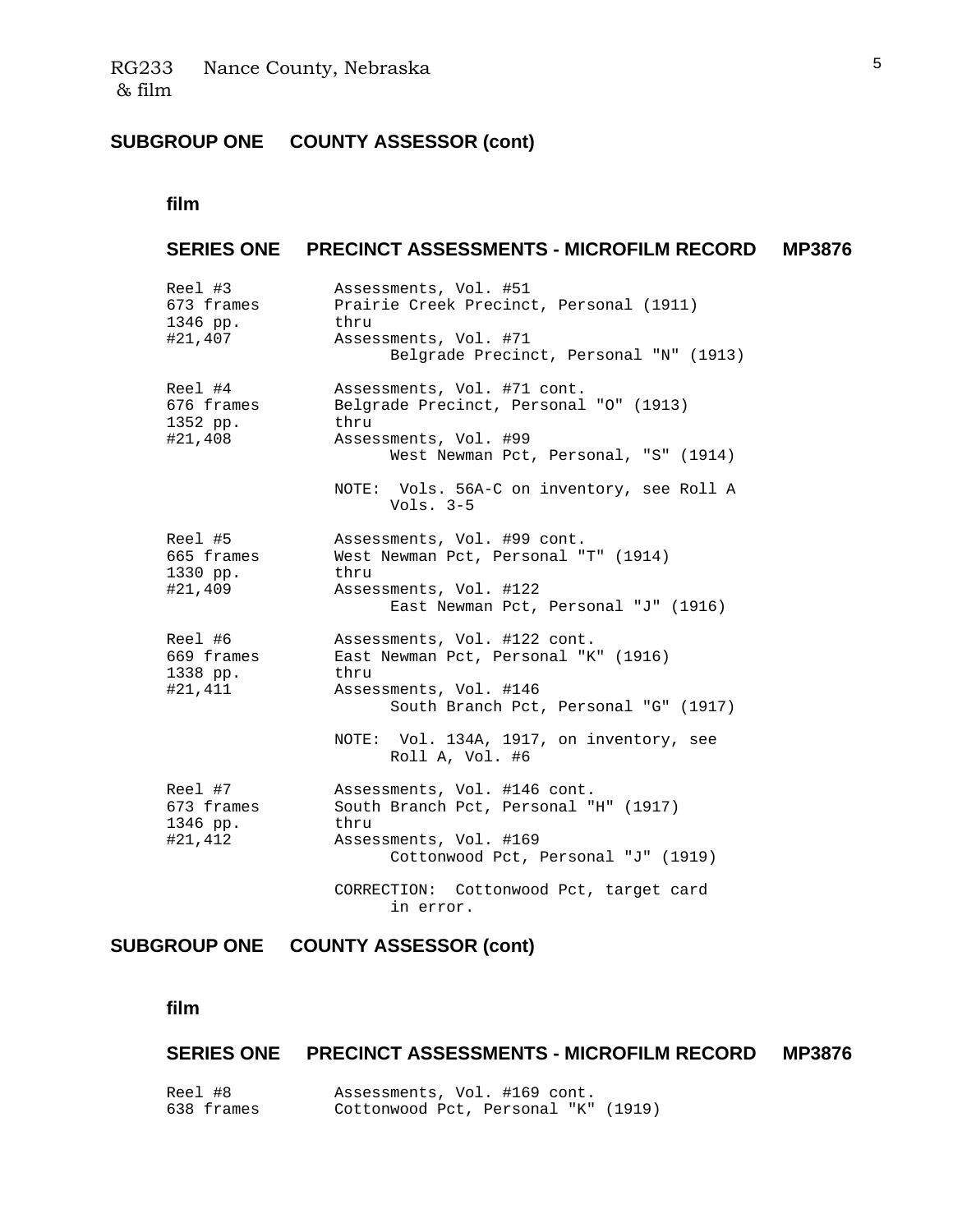# RG233 Nance County, Nebraska

& film

| 1276 pp.<br>#21,413                           | thru<br>Assessments, Vol. #193<br>Prairie Creek Pct, Personal "F" (1920)                                                                                                                                                                                  |
|-----------------------------------------------|-----------------------------------------------------------------------------------------------------------------------------------------------------------------------------------------------------------------------------------------------------------|
| Reel #9<br>671 frames<br>1234 pp.<br>#21,414  | Assessments, Vol. #193 cont.<br>Prairie Creek Pct, Personal "G" (1920)<br>thru<br>Assessments, Vol. #210<br>South Branch Precinct, Real Property (1920)                                                                                                   |
| Reel #10<br>710 frames<br>1420 pp.<br>#21,415 | Assessments, Vol. #211<br>Timber Creek Pct, Real Property (1920)<br>thru<br>Assessments, Vol. #236<br>Genoa Precinct, Personal "R" (1922)<br>CORRECTION: Vol. #211, start of reel fogged<br>in original filming. Retaken and spliced<br>to start of reel. |
| Reel #11<br>661 frames<br>1322 pp.<br>#21,416 | Assessments, Vol. #236 cont.<br>Genoa Precinct, Personal "S" (1922)<br>thru<br>Assessments, Vol. #253<br>Loup Ferry Pct, Real Estate (1922-1923)                                                                                                          |
| Reel #12<br>727 frames<br>1454 pp.<br>#21,417 | Assessments, Vol. #254<br>Prairie Creek Pct, Real Estate (1922-1923)<br>thru<br>Assessments, Vol. #275<br>Belgrade Pct, Personal "T" (1925)                                                                                                               |
|                                               | NOTE: Vol. 258A in inventory,<br>East Newman Pct, 1925, see Roll A, Vol. #7                                                                                                                                                                               |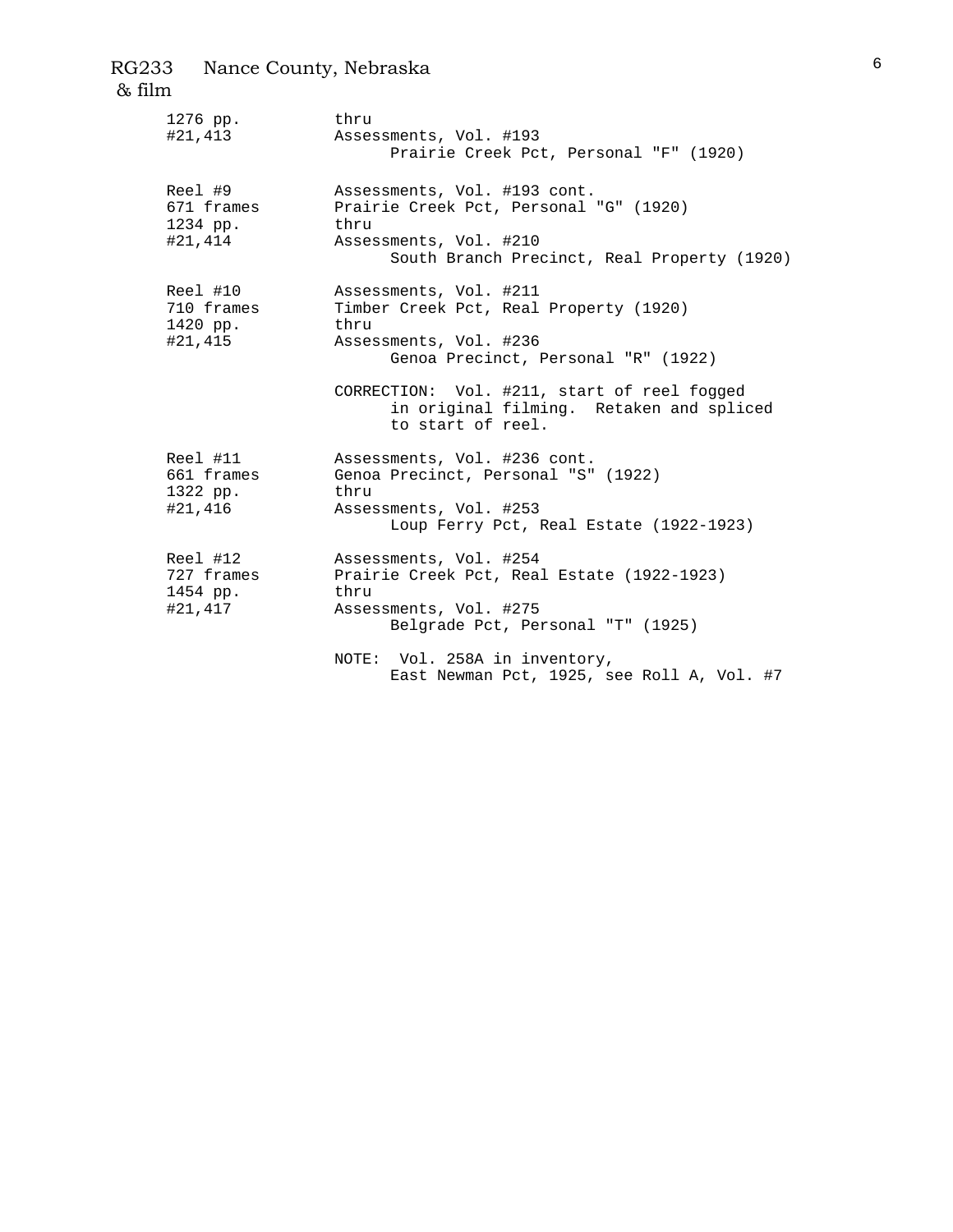# **SUBGROUP ONE COUNTY ASSESSOR (cont)**

# **film**

|                                                | SERIES ONE PRECINCT ASSESSMENTS - MICROFILM RECORD                                                                                                                    | <b>MP3876</b> |
|------------------------------------------------|-----------------------------------------------------------------------------------------------------------------------------------------------------------------------|---------------|
| Reel #13<br>1003 frames<br>2006 pp.<br>#21,418 | Assessments, Vol. #275 cont.<br>Belgrade Pct, Personal "U-V" (1925)<br>thru<br>Assessments, Vol. #285                                                                 |               |
|                                                | Loup Ferry Pct, Personal "R" (1926)                                                                                                                                   |               |
| Reel #14<br>818 frames<br>1726 pp.<br>#21,419  | Assessments, Vol. #285 cont.<br>Loup Ferry Pct, Personal "S" (1926)<br>thru<br>Assessments, Vol. #295                                                                 |               |
|                                                | Fullerton City, Reynolds Out Lots<br>Real Estate, 1930-33                                                                                                             |               |
| Reel #15<br>633 frames<br>1266 pp.<br>#21,420  | Assessments, Vol. #295 cont.<br>Fullerton City, County Addition<br>Real Estate, 1930-1933<br>thru<br>Assessments, Vol. #304<br>Woodville Pct, Real Estate (1933-1935) |               |
|                                                | CORRECTION: Frame target, V.304, in error<br>volumes are not in alphabetical order.                                                                                   |               |
| Reel #16<br>637 frames<br>1274 pp.<br>#21,421  | Assessments, Vol. #305<br>Belgrade Precinct, Real Estate (1933-1935)<br>thru<br>Assessments, Vol. #308                                                                |               |
|                                                | South Branch Pct, Real Estate (1938-1939)                                                                                                                             |               |
| Reel #17<br>234 frames<br>468 pp.              | Assessments, Vol. #308 cont.<br>South Branch Pct, Real Estate (1938-1939)<br>thru                                                                                     |               |
| #21,423                                        | Assessments, Vol. #313<br>Precinct Livestock & recaps, 1920 & n.d.                                                                                                    |               |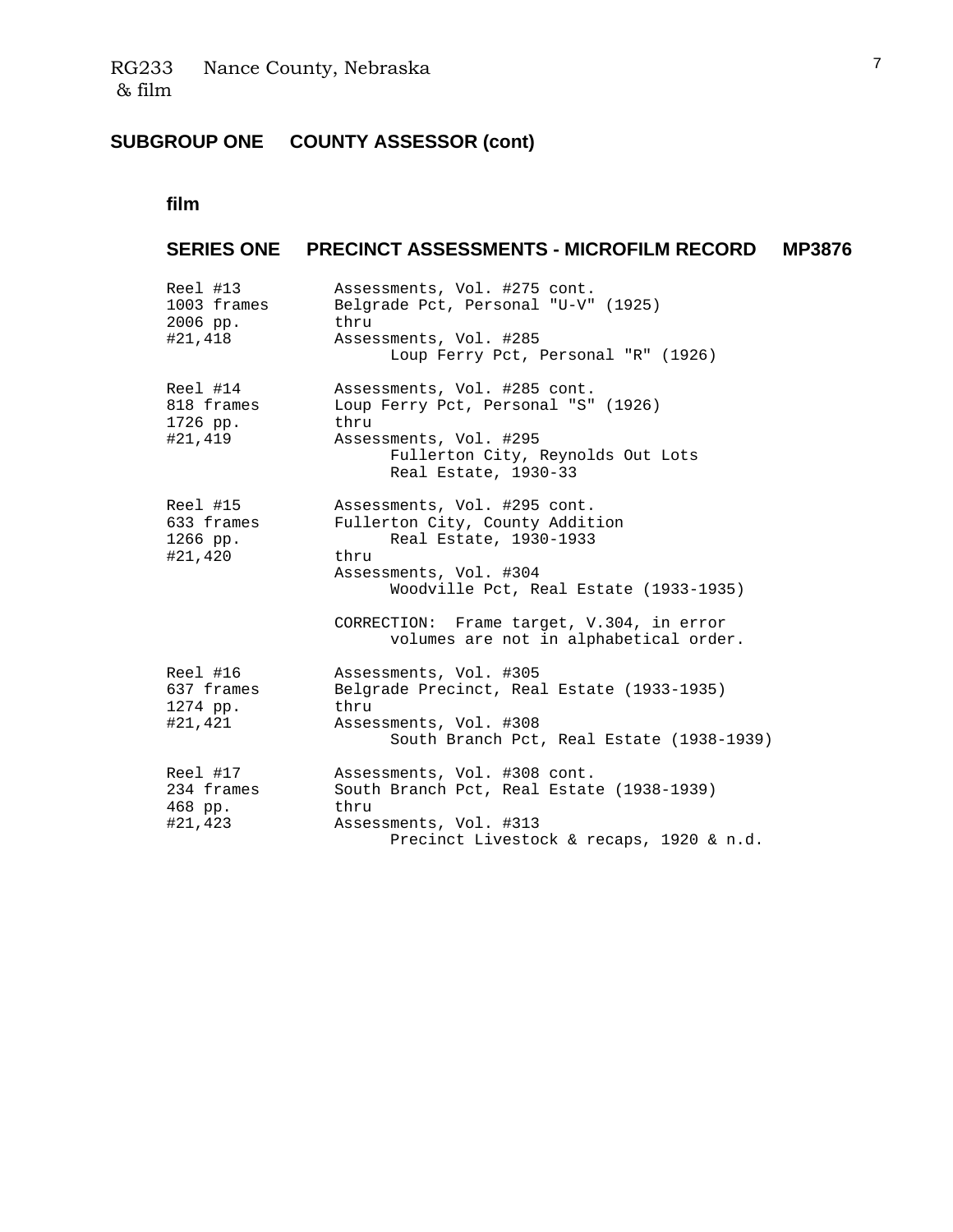# **SUBGROUP ONE COUNTY ASSESSOR (cont)**

 **film** 

#### **SERIES ONE PRECINCT ASSESSMENTS - MICROFILM RECORD MP4115**

| Roll #A       | Assessment Additions                       |
|---------------|--------------------------------------------|
| 861 frames    | Vol. #1, Genoa Twp Personal, n.d.          |
| #24,754       | Vol. #1A on inventory                      |
| MP4115 (1991) | thru                                       |
|               | Assessment Additions                       |
|               | Vol. #9, County Abstracts of Assessment    |
|               | 1935-1964 (V.314 on inventory)             |
|               | NOTE:                                      |
|               | V.1 is V.1A on inventory                   |
|               | V.2 is V.1B on inventory                   |
|               | V.3-5, are Vols. 56A-C on inventory        |
|               | V.6 is Vol. #134A on inventory             |
|               | Genoa Twp - frame #210                     |
|               | Cedar Pct, - frame #361                    |
|               | Fullerton Twp - frame #529                 |
|               | V.7 is Vol. 258A on inventory (fr. #652)   |
|               | V.8 is Vol. #3-- on inventory $(fr. #755)$ |
|               | V.9 is Vol. #3-- on inventory $(fr. #809)$ |

## **SUBGROUP TWO COUNTY TREASURER, 1886-1968**

 **film** 

## **SERIES ONE TAX LISTS, 1886-1968**

| V.A            | 1879 | Personal Tax List (KN24/08/2) |
|----------------|------|-------------------------------|
| V.1            | 1886 | Personal & Real Estate        |
| $V.2 - 3$ 1887 |      | Personal & Real Estate        |
| $V.4-9$ 1889   |      | Personal & Real Estate        |
| $V.10-11$      | 1901 | Personal & Real Estate        |
| $V.12-13$      | 1902 | Personal & Real Estate        |
| $V.14-15$      | 1903 | Personal & Real Estate        |
| $V.16-17$      | 1904 | Personal & Real Estate        |
| $V.18-19$      | 1905 | Personal & Real Estate        |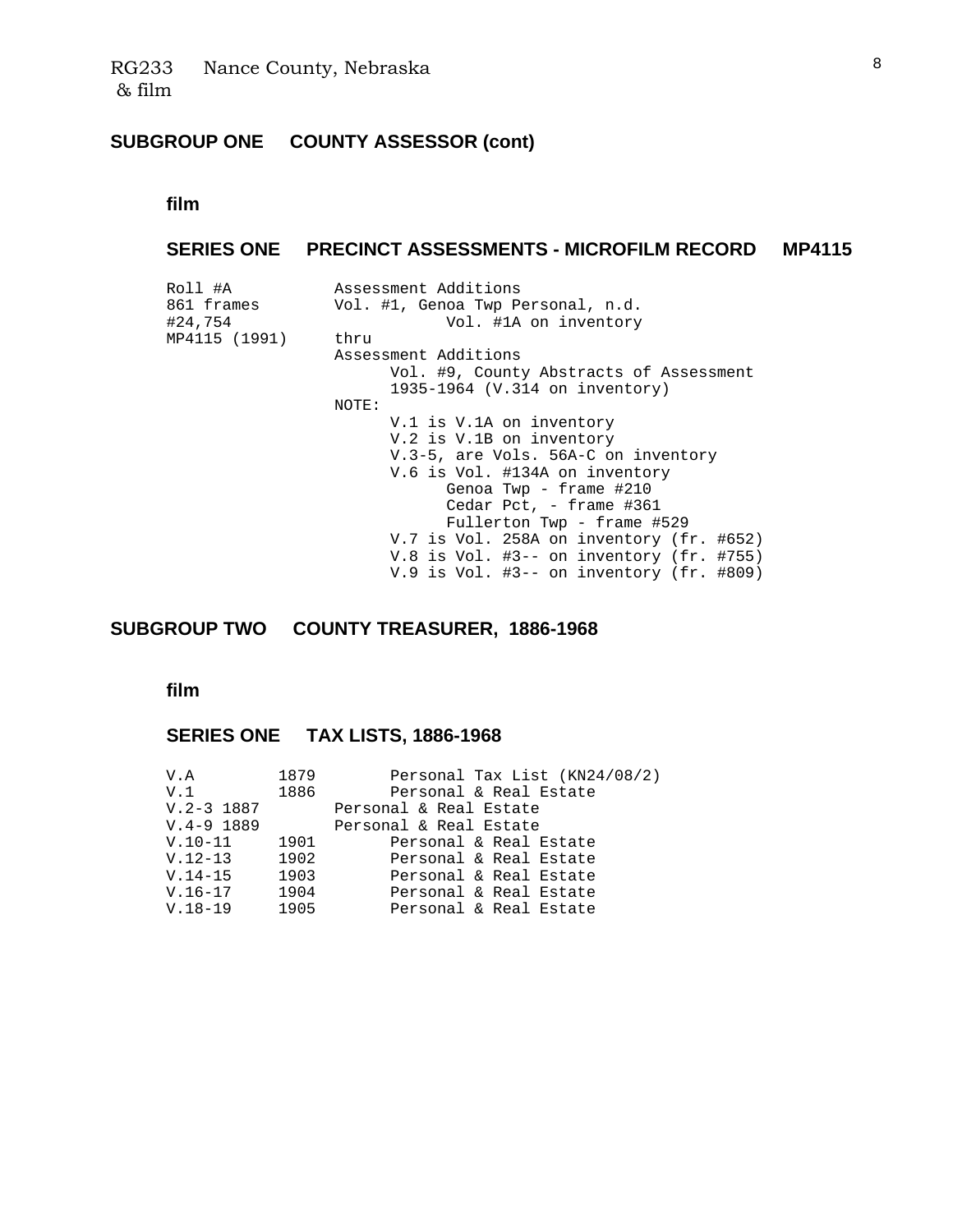# **SUBGROUP TWO COUNTY TREASURER (cont)**

 **film** 

# **SERIES ONE TAX LISTS (cont)**

| $V.20-21$     | 1906 |           | Personal & Real Estate |
|---------------|------|-----------|------------------------|
| $V.22 - 23$   | 1907 |           | Personal & Real Estate |
| $V.24-25$     | 1908 |           | Personal & Real Estate |
| $V.26-27$     | 1909 |           | Personal & Real Estate |
| $V.28-29$     |      | 1910      | Personal & Real Estate |
| $V.30-31$     |      | 1911      | Personal & Real Estate |
| $V.32 - 33$   |      | 1912      | Personal & Real Estate |
| $V.34 - 35$   |      | 1913      | Personal & Real Estate |
| $V.36 - 37$   |      | 1914      | Personal & Real Estate |
| V.38          |      | 1902-1904 |                        |
| $V.39 - 107$  |      | 1915-1949 | Personal & Real Estate |
| $V.108 - 148$ |      | 1950-1968 | Personal & Real Estate |

NOTE: Subgroup Two, microfilm is numbered rolls 17-56 ADDITIONS KN24/08/3-4 (R92-50)

| 1969<br>V.151<br>1969 Personal Refund           |  |
|-------------------------------------------------|--|
|                                                 |  |
| $V.152 - 153$<br>1970<br>Personal & Real Estate |  |
| 1971<br>$V.154 - 155$<br>Personal & Real Estate |  |
| 1972<br>$V.156 - 157$<br>Personal & Real Estate |  |
| $V.158 - 159$<br>1973<br>Personal & Real Estate |  |
| 1974<br>$V.160 - 161$<br>Personal & Real Estate |  |
| 1975<br>$V.162 - 163$<br>Personal & Real Estate |  |
| 1976<br>$V.164 - 165$<br>Personal & Real Estate |  |
| $V.166 - 167$<br>1977<br>Personal & Real Estate |  |
| $V.168 - 169$<br>1978<br>Personal & Real Estate |  |
| 1979<br>$V.170-171$<br>Personal & Real Estate   |  |
| 1980<br>$V.172 - 173$<br>Personal & Real Estate |  |
| 1981<br>$V.174 - 175$<br>Personal & Real Estate |  |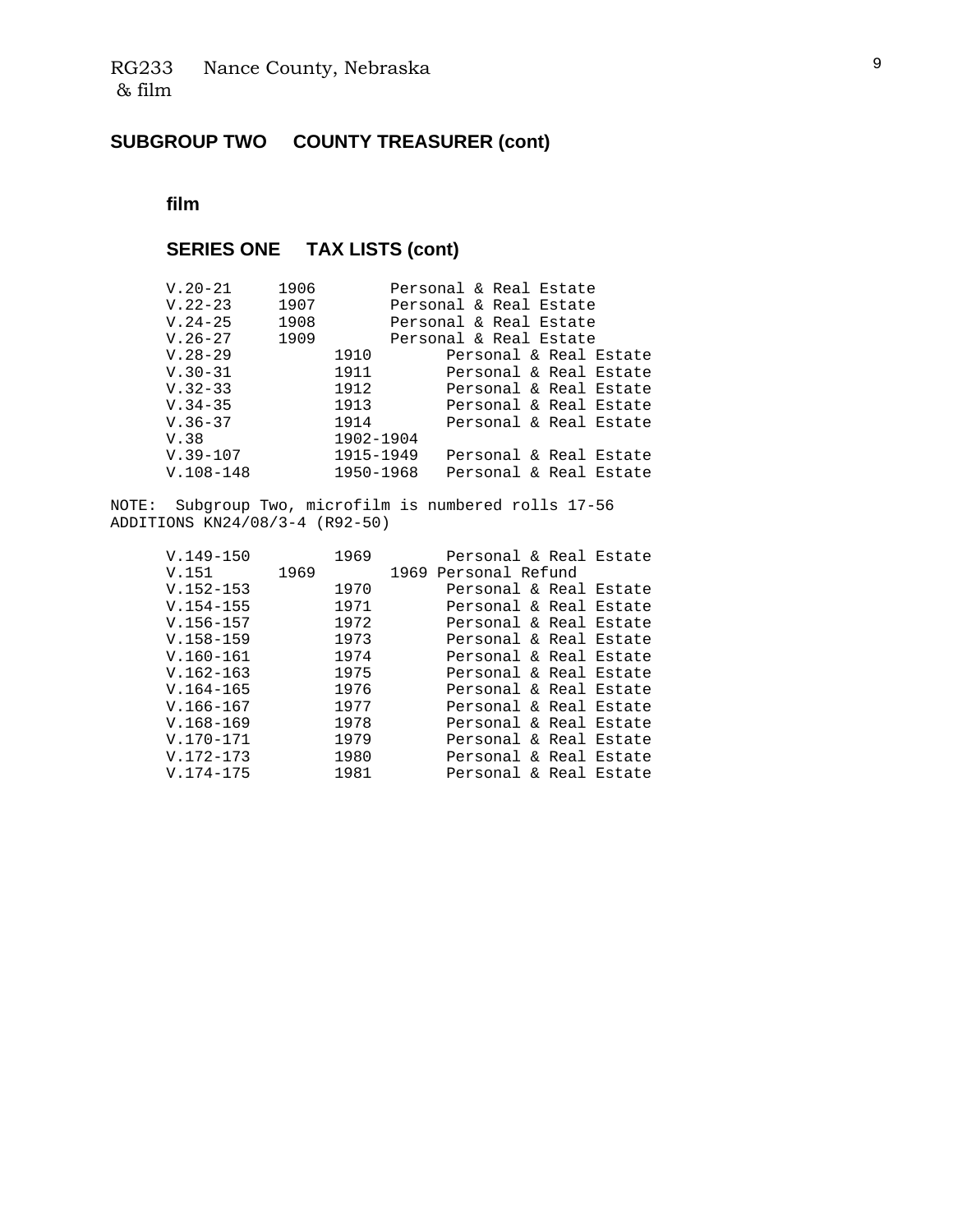**film** 

# **SERIES ONE TAX LISTS - MICROFILM RECORD MP4115**

| Reel #17<br>$fr.$ #235<br>411 frames thru<br>822 pp.<br>#21,423 | Tax Lists, Vol. #1<br>Personal Property, 1886<br>Tax Lists, Vol. #12, Personal Property<br>Cottonwood Precinct, 1902                                                       |
|-----------------------------------------------------------------|----------------------------------------------------------------------------------------------------------------------------------------------------------------------------|
|                                                                 | NOTE: Reel begins with SG1, S1 Assessment Records                                                                                                                          |
| Reel #18<br>670 frames<br>1340 pp.<br>#21,424                   | Tax Lists, Vol. #13, Real Estate<br>Belgrade-Genoa Precincts, 1902<br>thru<br>Tax Lists, Vol. #20, Real Estate<br>p.48, Belgrade-Genoa Precincts, 1905                     |
|                                                                 | NOTE: Precincts are not in alphabetical order                                                                                                                              |
| Reel #19<br>680 frames<br>1360 pp.<br>#21,425                   | Tax Lists, Vol. #20 cont., Real Estate<br>p.52, Belgrade-Genoa Precincts, 1905<br>thru<br>Tax Lists, Vol. #26, Real Estate<br>p.65, Belgrade-Genoa Village, 1908           |
| Reel #20<br>685 frames<br>1370 pp.<br>#21,426                   | Tax Lists, Vol. #26 cont., Real Estate<br>p.66, Belgrade-Genoa Precincts, 1908<br>thru<br>Tax Lists, Vol. #32, Real Estate<br>p.56, Belgrade-Genoa Precincts, 1911         |
| Reel #21<br>655 frames<br>1310 pp.<br>#21,427                   | Tax Lists, Vol. #32 cont., Real Estate<br>p.57, Belgrade-Genoa Precincts, 1911<br>thru<br>Tax Lists, Vol. #38, Real Estate<br>p.96, Beaver-West Newman Precincts, 1914     |
| Reel #22<br>677 frames<br>1354 pp.<br>#21,428                   | Tax Lists, Vol. #38 cont., Real Estate<br>p.97, Beaver-West Newman Precincts, 1914<br>thru<br>Tax Lists, Vol. #44, Real Estate<br>p.80, Beaver-West Newman Precincts, 1917 |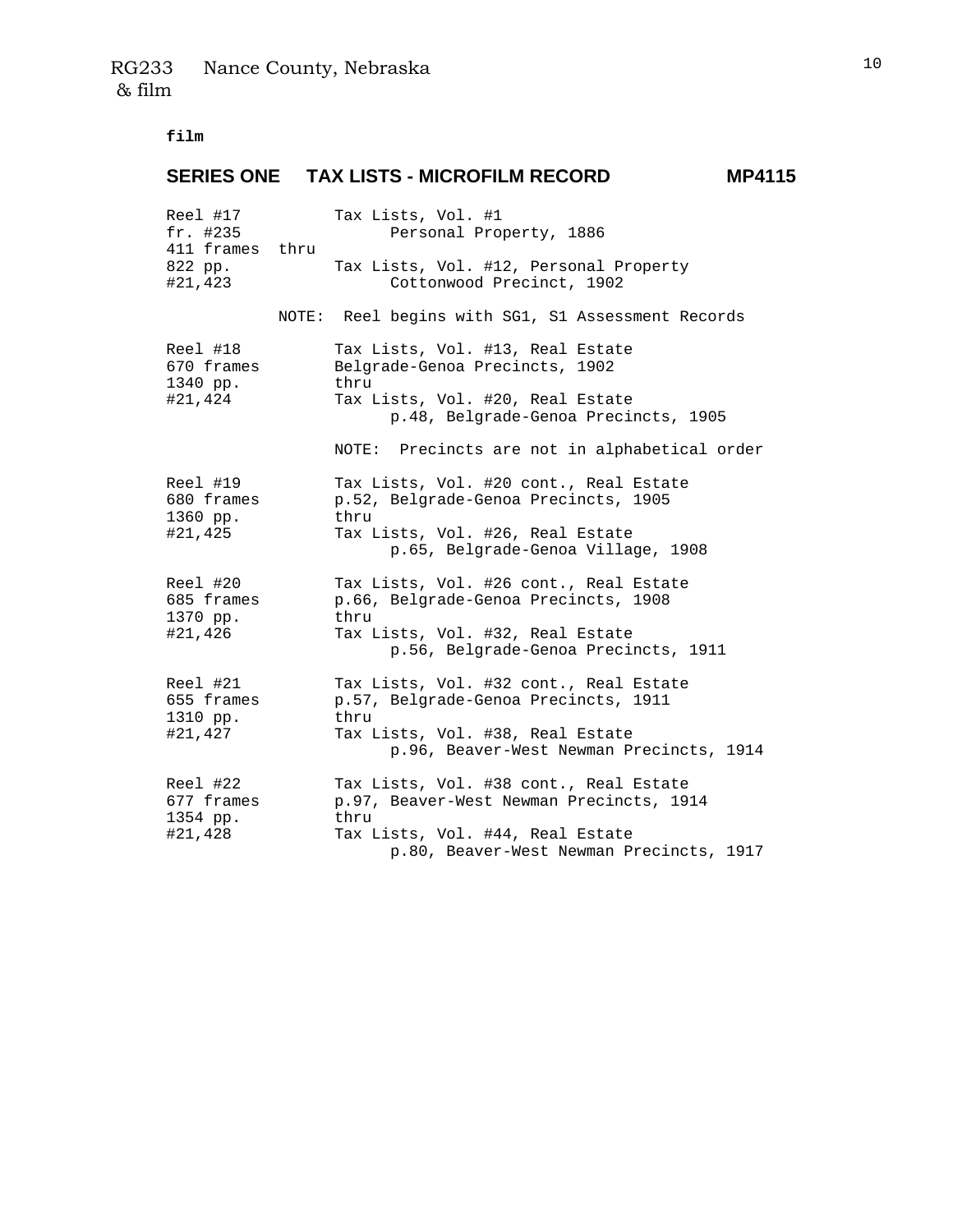| n |
|---|
|---|

|                                               | SERIES ONE TAX LISTS - MICROFILM RECORD                                                                                                                                                                                                                    | <b>MP4115</b> |
|-----------------------------------------------|------------------------------------------------------------------------------------------------------------------------------------------------------------------------------------------------------------------------------------------------------------|---------------|
| Reel #23<br>650 frames<br>1300 pp.<br>#21,429 | Tax Lists, Vol. #44 cont., Real Estate<br>p.81, Beaver-West Newman Precincts, 1917<br>thru<br>Tax Lists, Vol. #49, Personal Property<br>p.74, Beaver-West Newman Precincts, 1920                                                                           |               |
| Reel #24<br>621 frames<br>1242 pp.<br>#21,430 | Tax Lists, Vol. #49 cont., Real Estate<br>p.75, Beaver-West Newman Precincts, 1920<br>thru<br>Tax Lists, Vol. #54, Real Estate<br>p.80, Beaver-West Newman Precincts, 1922                                                                                 |               |
| Reel #25<br>664 frames<br>1328 pp.<br>#21,431 | Tax Lists, Vol. #54 cont., Real Estate<br>p.81, Beaver-West Newman precincts, 1922<br>thru<br>Tax Lists, Vol. #59, Real Estate<br>p.60, Beaver-Woodville precincts, 1924                                                                                   |               |
| Reel #26<br>658 frames<br>1316 pp.<br>#21,432 | Tax Lists, Vol. #59 cont., Real Estate<br>p.61, Beaver-Woodville precincts, 1924<br>thru<br>Tax Lists, Vol. #63, Personal Property<br>p.29, Beaver-Woodville precincts, 1925<br>CORRECTION: V.60, fr. #217, folded pages.<br>Retake spliced to end of reel |               |
| Reel #27<br>655 frames<br>1310 pp.<br>#21,433 | Tax Lists, Vol. #63 cont., Personal Property<br>p.30, Beaver-Woodville precincts, 1925<br>thru<br>Tax Lists, Vol. #67, Real Estate<br>Beaver-Woodville precincts, 1927                                                                                     |               |
| Reel #28<br>655 frames<br>1310 pp.<br>#21,434 | Tax Lists, Vol. #68, Personal Property<br>p.1, Beaver-West Newman precincts, 1928<br>thru<br>Tax Lists, Vol. #71, Real Estate<br>p.185, Beaver-Woodville precincts, 1929                                                                                   |               |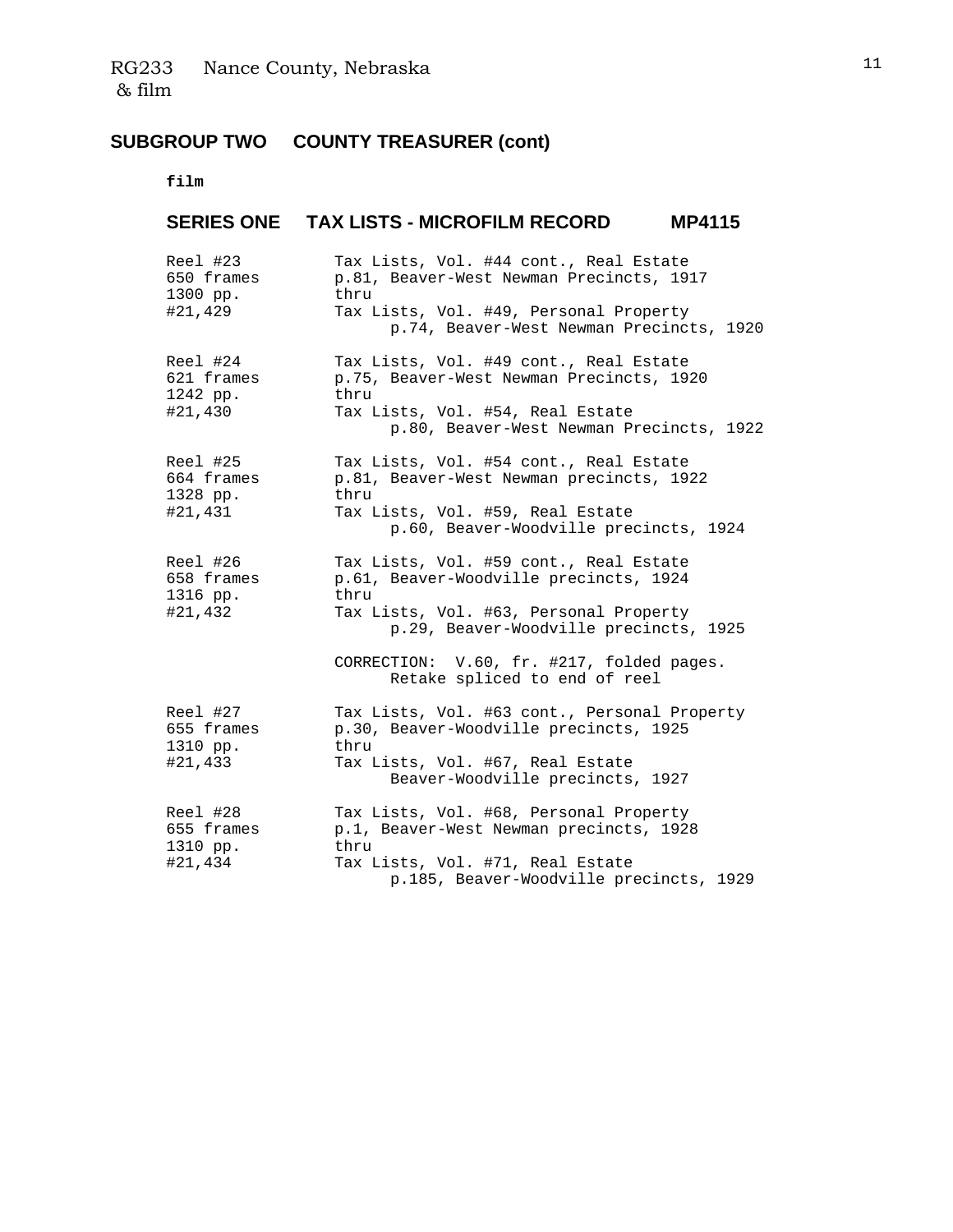# **film**

|                                               | SERIES ONE TAX LISTS - MICROFILM RECORD<br><b>MP4115</b>                                                                                                                            |
|-----------------------------------------------|-------------------------------------------------------------------------------------------------------------------------------------------------------------------------------------|
| Reel #29<br>650 frames<br>1300 pp.<br>#21,435 | Tax Lists, Vol. #71 cont., Real Estate<br>p.186, Beaver-Woodville precincts, 1929<br>thru<br>Tax Lists, Vol. #74, Personal Property<br>p.7, Beaver-Woodville precincts, 1931        |
| Reel #30<br>620 frames<br>1240 pp.<br>#21,436 | Tax Lists, Vol. #74 cont., Personal Property<br>p.8, Beaver-Woodville precincts, 1931<br>thru<br>Tax Lists, Vol. #77, Personal Property<br>p.63, Beaver-West Newman precincts, 1933 |
| Reel #31<br>644 frames<br>1288 pp.<br>#21,439 | Tax Lists, Vol. #77 cont., Personal Property<br>p.64, Beaver-West Newman precincts, 1933<br>thru<br>Tax Lists, Vol. #80, Real Estate<br>p.40, Beaver-Woodville precincts, 1934      |
| Reel #32<br>607 frames<br>1214 pp.<br>#21,440 | Tax Lists, Vol. #80 cont., Real Estate<br>p.41, Beaver-Woodville precincts, 1934<br>thru<br>Tax Lists, Vol. #82, Real Estate<br>p.181, Beaver-Woodville precincts, 1935             |
| Reel #33<br>615 frames<br>1230 pp.<br>#21,441 | Tax Lists, Vol. #82 cont., Real Estate<br>p.182, Beaver-Woodville precincts, 1935<br>thru<br>Tax Lists, Vol. #85, Personal Property<br>p.38, Beaver-West Newman precincts, 1937     |
| Reel #34<br>642 frames<br>1284 pp.<br>#21,442 | Tax Lists, Vol. #85 cont., Personal Property<br>p.39, Beaver-West Newman precincts, 1937<br>thru<br>Tax Lists, Vol. #88, Real Estate<br>p.85, Beaver-Woodville precincts, 1938      |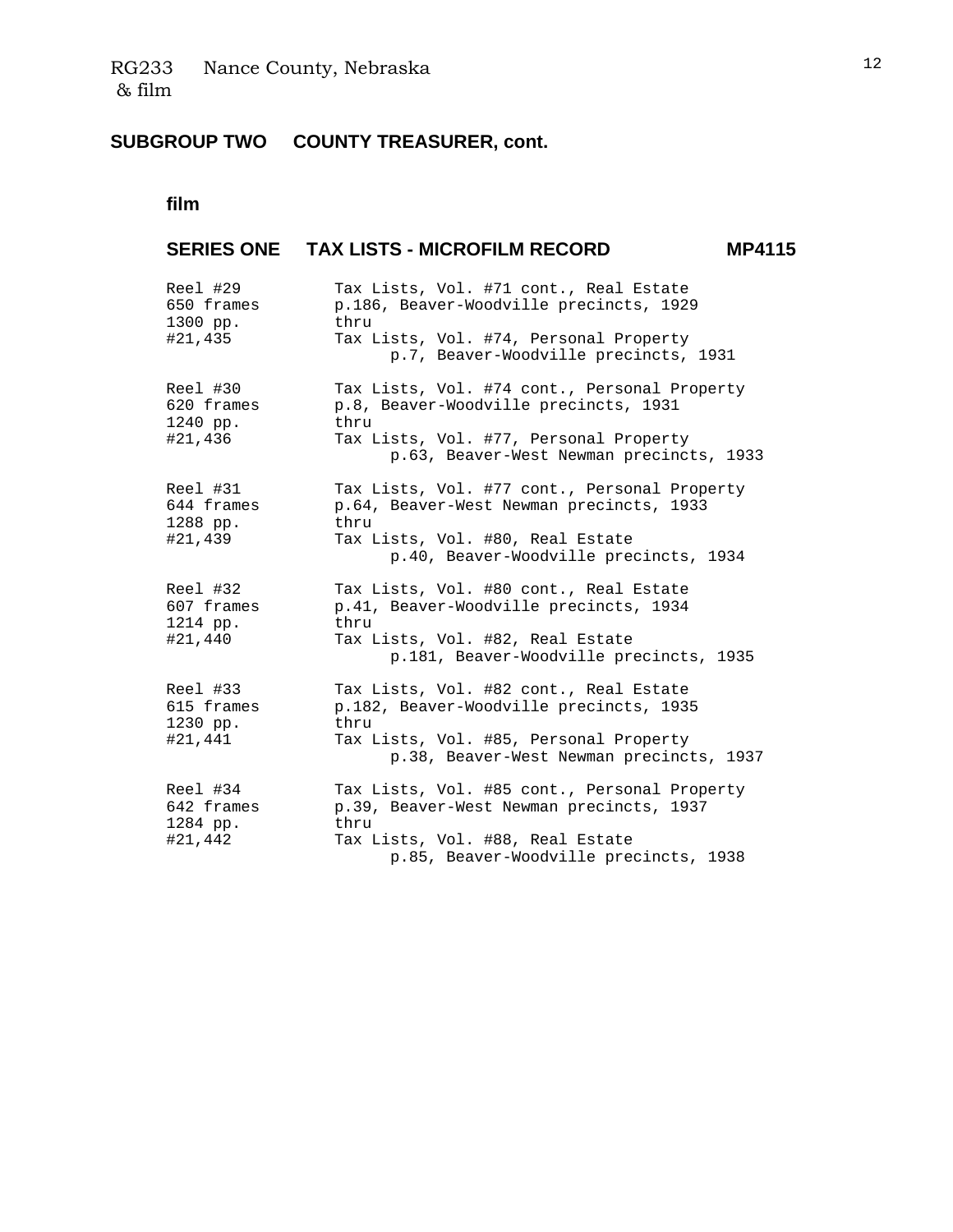# **film**

|                                    | SERIES ONE TAX LISTS - MICROFILM RECORD                                                                                | <b>MP4115</b> |
|------------------------------------|------------------------------------------------------------------------------------------------------------------------|---------------|
| Reel #35<br>632 frames<br>1264 pp. | Tax Lists, Vol. #88 cont., Real Estate<br>p.86, Beaver-Woodville precincts, 1938<br>thru                               |               |
| #21,443                            | Tax Lists, Vol. #91, Personal Property<br>p.19, Beaver-West Newman precincts, 1940                                     |               |
| Reel #36<br>626 frames<br>1352 pp. | Tax Lists, Vol. #91 cont., Personal Property<br>p.20, Beaver-West Newman precincts, 1940<br>thru                       |               |
| #21,444                            | Tax Lists, Vol. #94, Real Estate<br>p.71, Beaver-West Newman precincts, 1941                                           |               |
|                                    | CORRECTION: Operator's cert. Start of reel,<br>should read Reel 36, V.91, p.20<br>2 <sup>nd</sup> certificate in error |               |
| Reel #37<br>627 frames<br>1254 pp. | Tax Lists, Vol. #94 cont., Real Estate<br>p.72, Beaver-West Newman precincts, 1941<br>thru                             |               |
| #21,445                            | Tax Lists, Vol. #96, Real Estate<br>, Beaver-West Newman Precincts, 1942<br>p <sub>1</sub>                             |               |
| Reel #38<br>635 frames<br>1270 pp. | Tax Lists, Vol. #97, Personal Property<br>p.1, Beaver-West Newman precincts, 1943<br>thru                              |               |
| #21,446                            | Tax Lists, Vol. #100, Real Estate<br>p.35, Beaver-West Newman precincts, 1944                                          |               |
| Reel #39<br>630 frames<br>1260 pp. | Tax Lists, Vol. #100 cont., Real Estate<br>p.36, Beaver-West Newman precincts, 1944<br>thru                            |               |
| #21,447                            | Tax Lists, Vol. #102, Real Estate<br>p.199, Beaver-West Newman precincts, 1945                                         |               |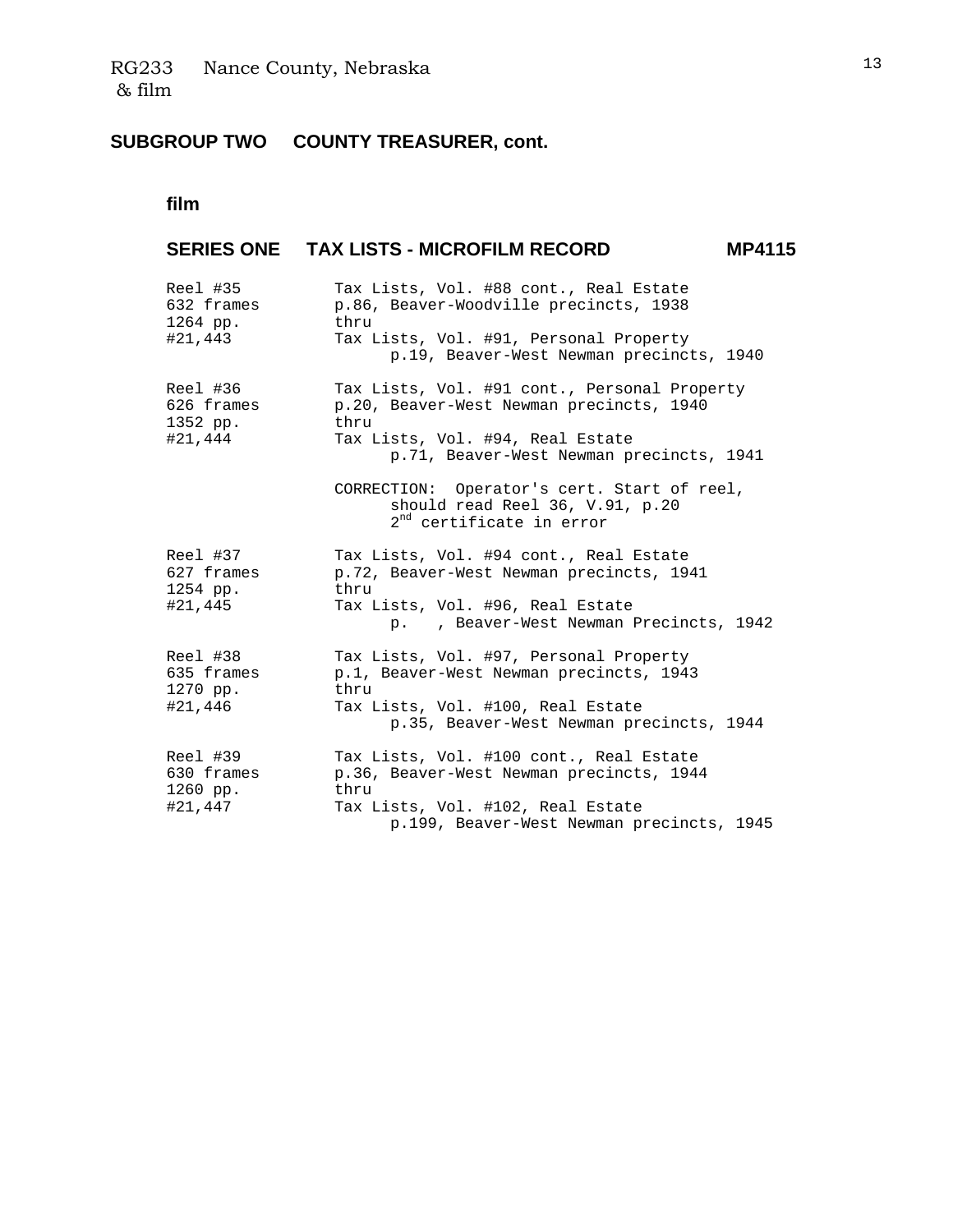#### **film**

#### **SERIES ONE TAX LISTS - MICROFILM RECORD MP4115**

Reel #40 Tax Lists, Vol. #102 cont., Real Estate<br>643 frames p.200, Beaver-West Newman precincts, 19 p.200, Beaver-West Newman precincts, 1945 1286 pp. thru #21,448 Tax Lists, Vol. #105, Personal Property p.38, Beaver-West Newman precincts, 1947 Reel #41 Tax Lists, Vol. #105 cont., Personal Property 628 frames p.39, Beaver-West Newman precincts, 1947 1256 pp. thru<br>#21,449 Tax J Tax Lists, Vol. #108, Real Estate p.19, Beaver-West Newman precincts, 1948 Reel #42 Tax Lists, Vol. #108 cont., Real Estate<br>641 frames p.20, Beaver-West Newman precincts, 1948 p.20, Beaver-West Newman precincts, 1948 1282 pp. thru #21,450 Tax Lists, Vol. #110, Real Estate p.148, Beaver-West Newman precincts, 1949 Reel #43 Tax Lists, Vol. #110 cont., Real Estate 635 frames p.149, Beaver-West Newman precincts, 1949 1270 pp. thru<br>#21,451 Tax J Tax Lists, Vol. #112, Real Estate p.273, Beaver-West Newman precincts, 1950 Reel #44 Tax Lists, Vol. #112 cont., Real Estate 642 frames p.274, Beaver-West Newman precincts, 1950 1284 pp. thru #21,452 Tax Lists, Vol. #115, Personal Property p.122, Beaver-West Newman precincts, 1952 Reel #45 Tax Lists, Vol. #115 cont., Personal Property 577 frames p.107 (sic), Beaver-W. Newman pcts, 1952 1154 pp. thru #21,453 Tax Lists, Vol. #118, Real Estate p.154, Beaver-W. Newman precincts, 1953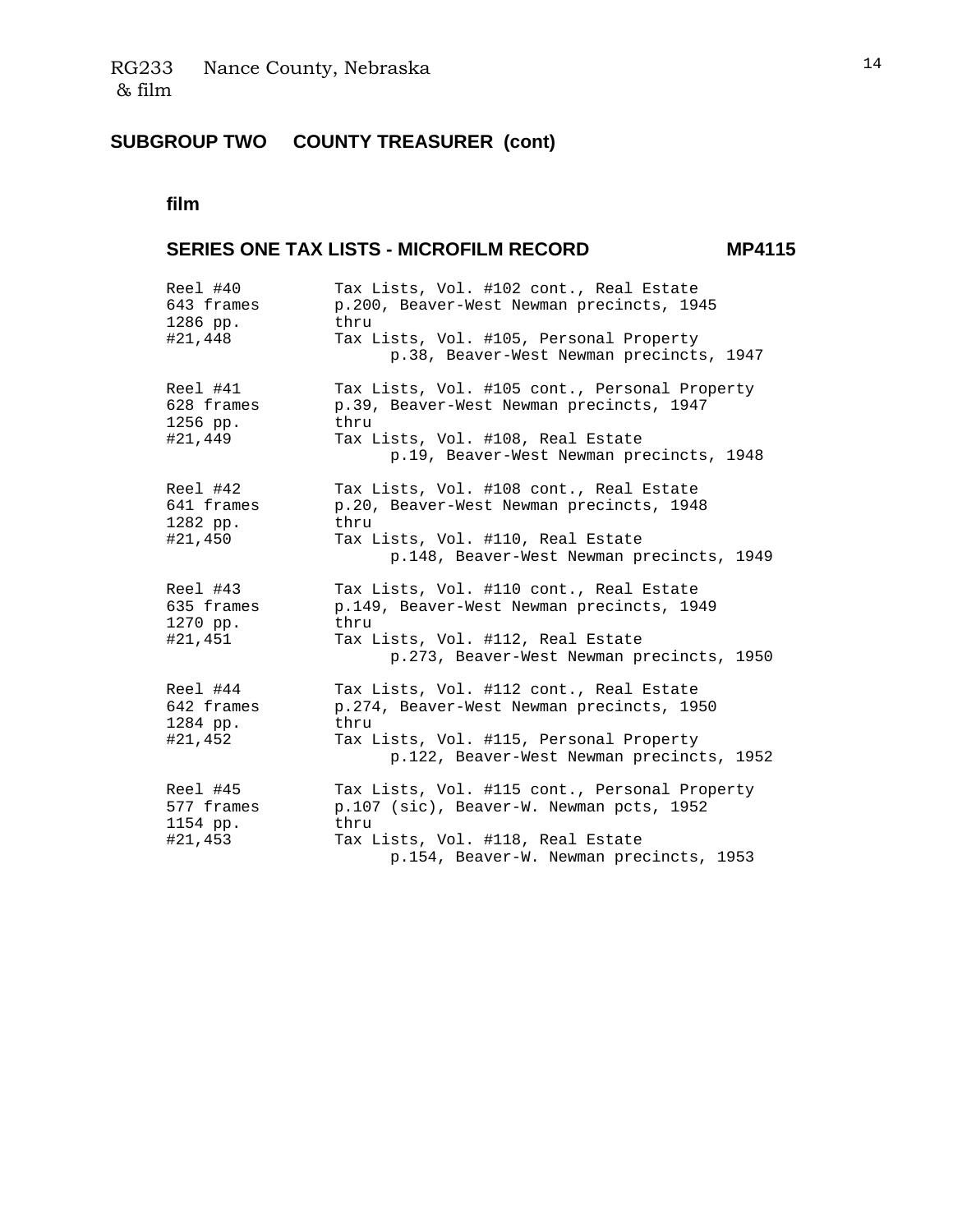# **film**

|                                               | SERIES ONE TAX LISTS - MICROFILM RECORD<br><b>MP4115</b>                                                                                                                                                                                               |
|-----------------------------------------------|--------------------------------------------------------------------------------------------------------------------------------------------------------------------------------------------------------------------------------------------------------|
| Reel #46<br>613 frames<br>1226 pp.<br>#21,454 | Tax Lists, Vol. #118 cont., Real Estate<br>p.155, Beaver-W. Newman precincts, 1953<br>thru<br>Tax Lists, Vol. #121, Personal Property<br>p.3, Beaver-W. Newman precincts, 1955                                                                         |
|                                               | CORRECTION: Frame counter start of reel<br>in error, not restarted at zero.                                                                                                                                                                            |
| Reel #47<br>643 frames<br>1286 pp.<br>#21,456 | Tax Lists, Vol. #121 cont., Personal Property<br>p.4, Beaver Precinct, 1955<br>thru<br>Tax Lists, Vol. #123, Personal Property<br>Nebr. Continental Telephone, 1956                                                                                    |
| Reel #48<br>620 frames<br>1240 pp.<br>#21,457 | Tax Lists, Vol. #124, Real Estate<br>p. 1, Beaver precinct, 1956<br>thru<br>Tax Lists, Vol. #126, Real Estate<br>p.177, Beaver-West Newman precincts, 1957                                                                                             |
| Reel #49<br>646 frames<br>1292 pp.<br>#21,458 | Tax Lists, Vol. #126 cont., Real Estate<br>p.178, Beaver-West Newman precincts, 1957<br>thru<br>Tax Lists, Vol. #129, Personal Property<br>p.73, Fullerton precinct, 1959<br>CORRECTION: Operator's cert., end of reel,<br>year ending should be 1959. |
| Reel #50<br>621 frames<br>1242 pp.<br>#21,459 | Tax Lists, Vol. #129 cont., Personal Property<br>p.74, Beaver-W. Newman precincts, 1959<br>thru<br>Tax Lists, Vol. #131, Personal Property<br>, Beaver-W. Newman precincts, 1960<br>p.                                                                 |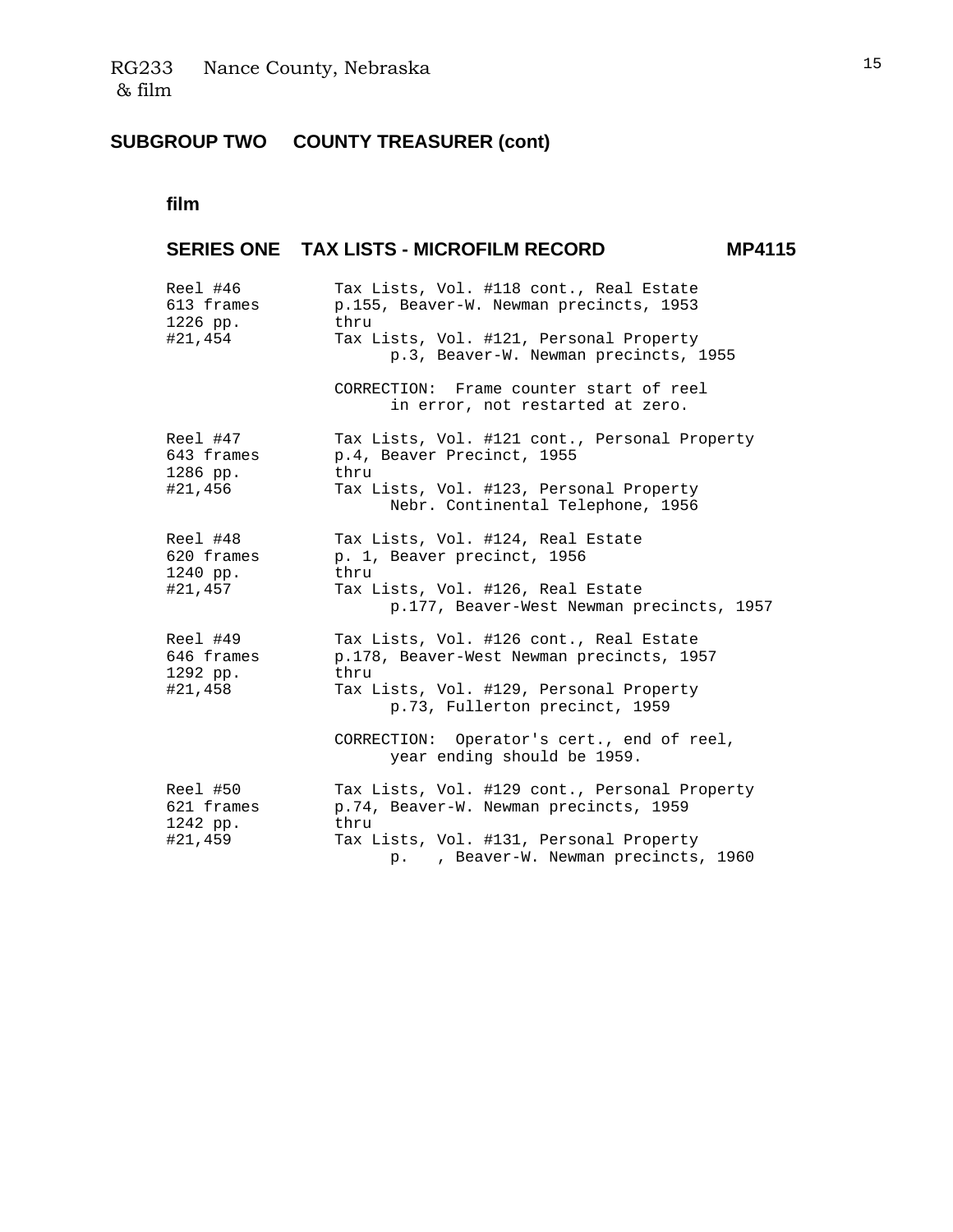# **film**

|                                               | SERIES ONE TAX LISTS - MICROFILM RECORD<br><b>MP4115</b>                                                                                                                            |
|-----------------------------------------------|-------------------------------------------------------------------------------------------------------------------------------------------------------------------------------------|
| Reel #51<br>614 frames<br>1228 pp.<br>#21,460 | Tax Lists, Vol. #132. Real Estate<br>p.1, Beaver precinct, 1960<br>thru<br>Tax Lists, Vol. #134, Real Estate<br>p.131, Beaver-W. Newman precincts, 1961                             |
| Reel #52<br>655 frames<br>1310 pp.<br>#21,461 | Tax Lists, Vol. #134 cont., Real Estate<br>p.132, Beaver-W. Newman precincts, 1961<br>thru<br>Tax Lists, Vol. #137, Personal Property<br>p.94, Beaver-W. Newman precincts, 1963     |
| Reel #53<br>644 frames<br>1288 pp.<br>#21,462 | Tax Lists, Vol. #137 cont, Personal Property<br>p.95, Beaver-W. Newman precincts, 1963<br>thru<br>Tax Lists, Vol. #140, Real Estate<br>p.148, Beaver-W. Newman precincts, 1964      |
| Reel #54<br>631 frames<br>1262 pp.<br>#21,463 | Tax Lists, Vol. #140 cont., Real Estate<br>p.149, Beaver-West Newman precincts, 1964<br>thru<br>Tax Lists, Vol. #143, Personal Property<br>p.87, Beaver-West Newman precincts, 1966 |
| Reel #55<br>642 frames<br>1284 pp.<br>#21,464 | Tax Lists, Vol. #143 cont., Personal Property<br>p.88, Beaver-West Newman precincts, 1966<br>thru<br>Tax Lists, Vol. #146, Real Estate<br>p.154, Beaver-West Newman precincts, 1967 |
| Reel #56<br>583 frames<br>1166 pp.<br>#21,465 | Tax Lists, Vol. #146 cont., Real Estate<br>p.155, Beaver-West Newman precincts, 1967<br>thru<br>Tax Lists, Vol. #                                                                   |

See volume listing for additional tax lists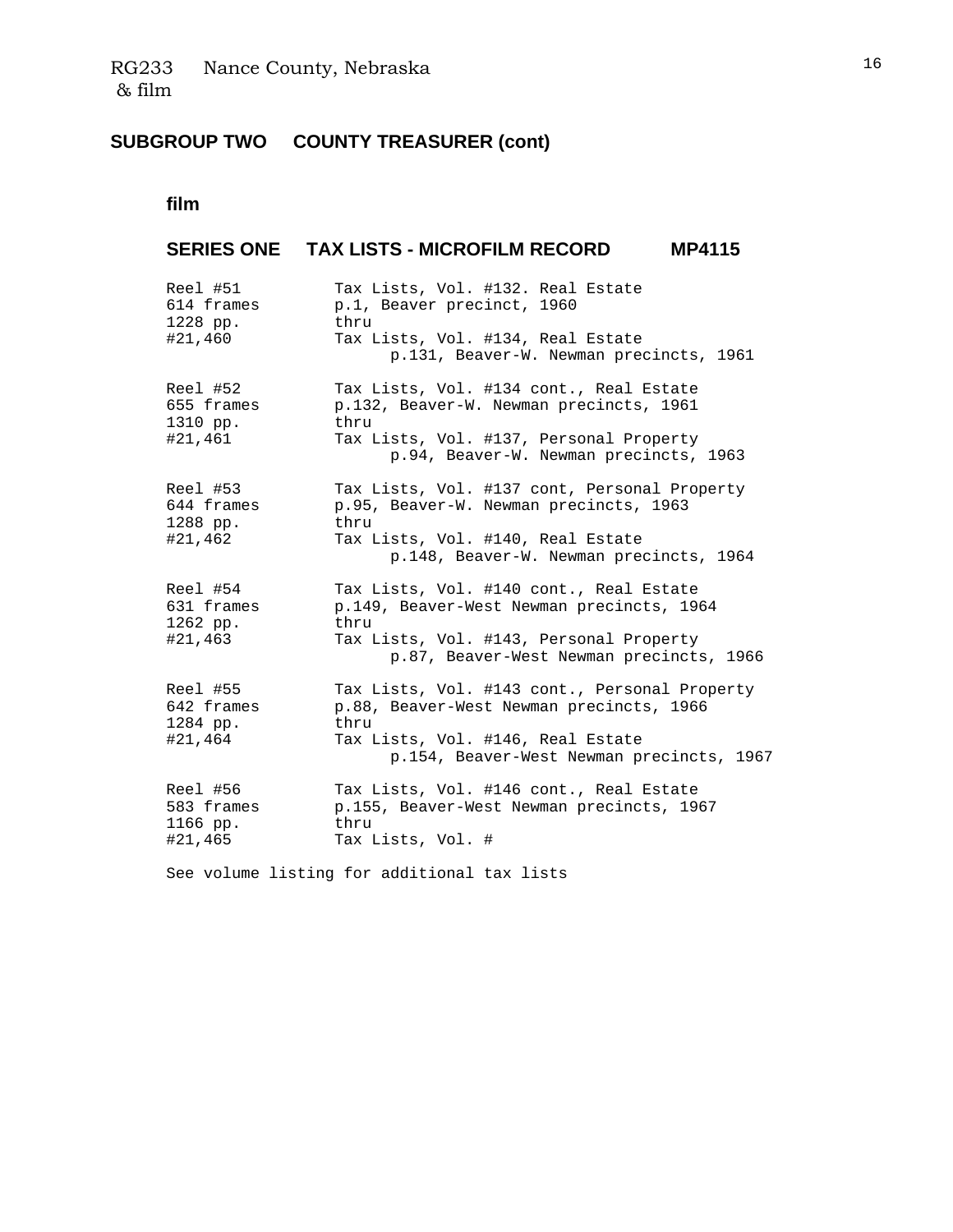#### **SUBGROUP TWO COUNTY TREASURER (cont)**

#### **SERIES TWO DELINQUENT TAX LISTS**

V.1 Delinquent Tax List, 1921 & prior

#### **SERIES THREE SCHOOL DISTRICT & LAND RECORDS, 1914-1928**

V.1 School District Valuations & Levies, 1914-1928

#### **SERIES FOUR MISCELLANEOUS**

B.01 V.01 Old Age Pension Tax List, 1934

## **SUBGROUP THREE COUNTY BOARD OF COMMISSIONERS, 1879-1949**

#### **film**

#### **SERIES ONE COUNTY BOARD PROCEEDINGS, 1879-1949**

| V.1 |  | June 21, 1879 - Nov. 23, 1889 |  |  |
|-----|--|-------------------------------|--|--|
| V.2 |  | Jan. 14, 1890 - June 10, 1899 |  |  |
| V.3 |  | June 23, 1899 - Aug. 07, 1907 |  |  |
| V.4 |  | Sept 10, 1907 - June 22, 1915 |  |  |
| V.5 |  | July 13, 1915 - Nov. 06, 1925 |  |  |
| V.6 |  | Nov. 14, 1925 - Feb. 10, 1936 |  |  |
| V.7 |  | Mar. 03, 1936 - Dec. 12, 1949 |  |  |

#### **film**

# **SERIES ONE COUNTY BOARD PROCEEDINGS - MICROFILM RECORD**

MP2341 (1975)

 NOTE: Ignore series numbers on microfilm. Roll #1 & most of Roll #2, old filming, started with Election Records, now SG4, S2. Inventory begins next page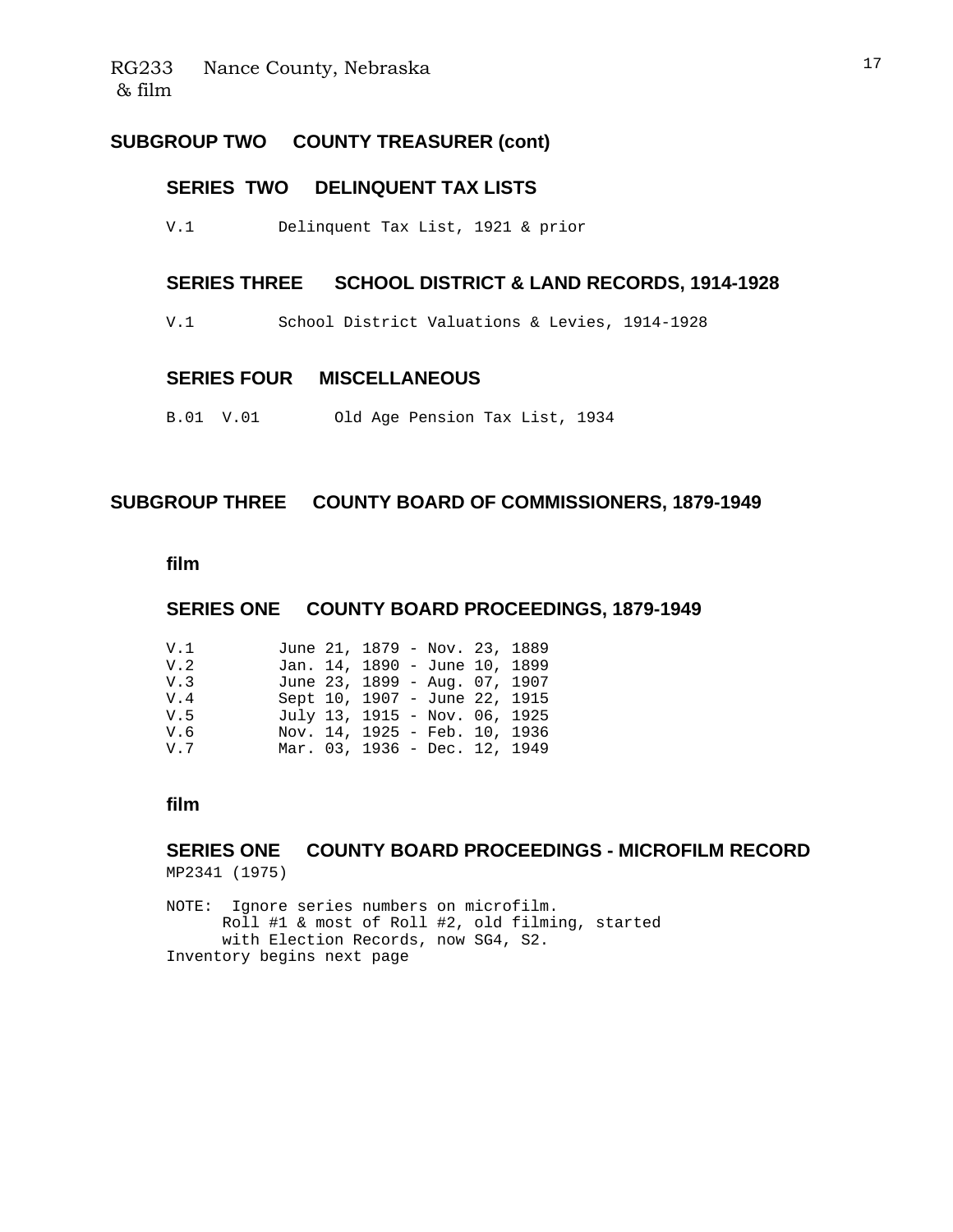# **SUBGROUP THREE COUNTY BOARD OF COMMISSIONERS (cont)**

## **film**

|                                              | SERIES ONE  COUNTY BOARD PROCEEDINGS - MICROFILM RECORD                                                                                                          |
|----------------------------------------------|------------------------------------------------------------------------------------------------------------------------------------------------------------------|
| Reel #2<br>cont.<br>89 pp.<br>#15,720        | Board Minutes, Vol. #1<br>p.1, June 21, 1879<br>thru<br>Board Minutes, Vol. #1<br>p.89, June 19, 1882                                                            |
| Reel #3<br>773 frames<br>1536 pp.<br>#15,721 | Board Minutes, Vol. #1 cont.<br>p.90, June 19, 1882<br>thru<br>Board Minutes, Vol. #4<br>p.157, Nov. 23, 1910                                                    |
| Reel #4<br>745 frames<br>1490 pp.<br>#15,722 | Board Minutes, Vol. #4 cont.<br>p.158, Nov. 23, 1910<br>thru<br>Board Minutes, Vol. #6<br>p.702, February 10, 1936<br>CORRECTION: V.6, p.672, blurred in filming |
| Reel #5<br>258 frames<br>701 pp.<br>#15,723  | Board Minutes, Vol. #7<br>p.1, March 3, 1936<br>thru<br>Board Minutes, Vol. #7<br>p.701, December 12, 1949                                                       |

## **SERIES TWO SUPPLEMENTAL DOCUMENTS & CORRESPONDENCE**

V.01 Relief Association Minutes, 1895 (19pp)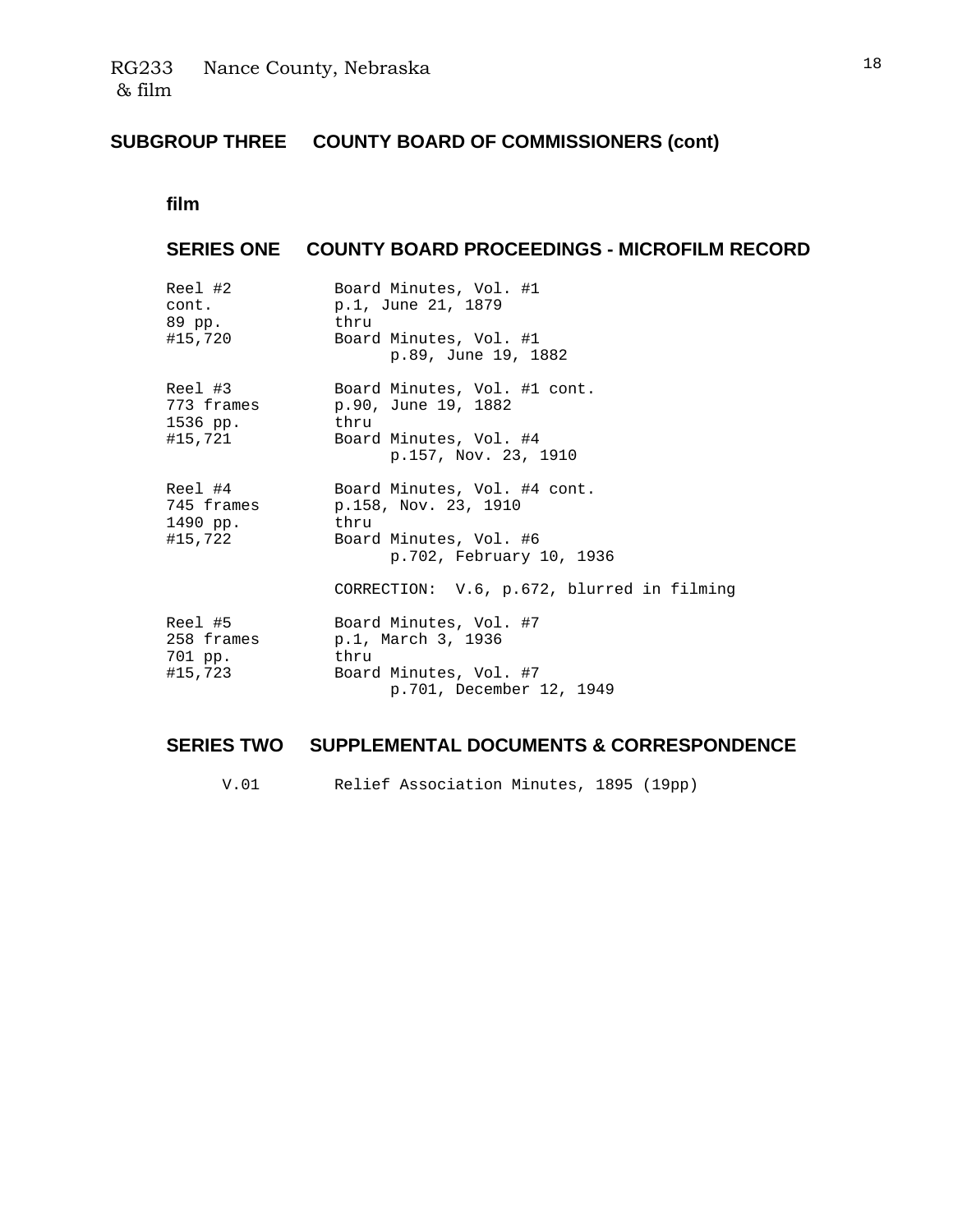## **SUBGROUP FOUR COUNTY CLERK, 1883-1963**

 **film** 

#### **SERIES ONE MARRIAGE RECORDS, 1893-1963**

| V.O1 | $1879$ - April 1893 (burned in fire)     |
|------|------------------------------------------|
|      | (list of names for marriages 1880-1888)  |
|      | included with book #2), see also reel #5 |
| V.A  | Licenses & Certificates, 1880-1888       |
| V.02 | Apr. 05, 1893 - Aug. 26, 1903            |
| V.03 | Aug. 22, 1903 - Sept 06, 1911            |
| V.04 | Aug. 22, 1911 - June 25, 1919            |
| V.05 | June 28, 1919 - Jan. 01, 1933            |
| V.06 | Jan. 07, 1933 - June 10, 1947            |
| V.07 | June 18, 1947 - Aug. 17, 1963            |

 **film** 

#### **SERIES ONE MARRIAGE RECORDS - MICROFILM RECORD MP4219**

 NOTE: Microfilmed by the Genealogical Society of Utah in cooperation with the Historical Society, June 1997

| Reel #1<br>797 frames<br>1509 pp.<br>GSU Project thru | Item #1 - Marriages, Vol. #2 (indexed)<br>Loose pages $(4)$ , typed<br>Lists of Marriages, 1880-1888                    |
|-------------------------------------------------------|-------------------------------------------------------------------------------------------------------------------------|
| 35mm pos.<br>#27,700                                  | Item #3 - Marriages, Vol. #4 (Indexed)<br>p.201 (#464), Kruse-Sherburne<br>May 4, 1914                                  |
|                                                       | NOTE: Marriages, Vol. #1 were burned in<br>a fire and marriages, 1889-1892, are<br>missing & presumed lost in the fire. |
| Reel #2<br>1506 frames<br>1649 pp.                    | Item #1 - Marriages, Vol. #4 cont.<br>p.200 (#468), Allis-Oskins, Apr. 30, 1914<br>thru                                 |
| 35mm pos.<br>#28,999                                  | GSU Project Item #3 - Marriages, Vol. #6 (Indexed)<br>p.481, Koziel-Borowiak, March 8, 1943                             |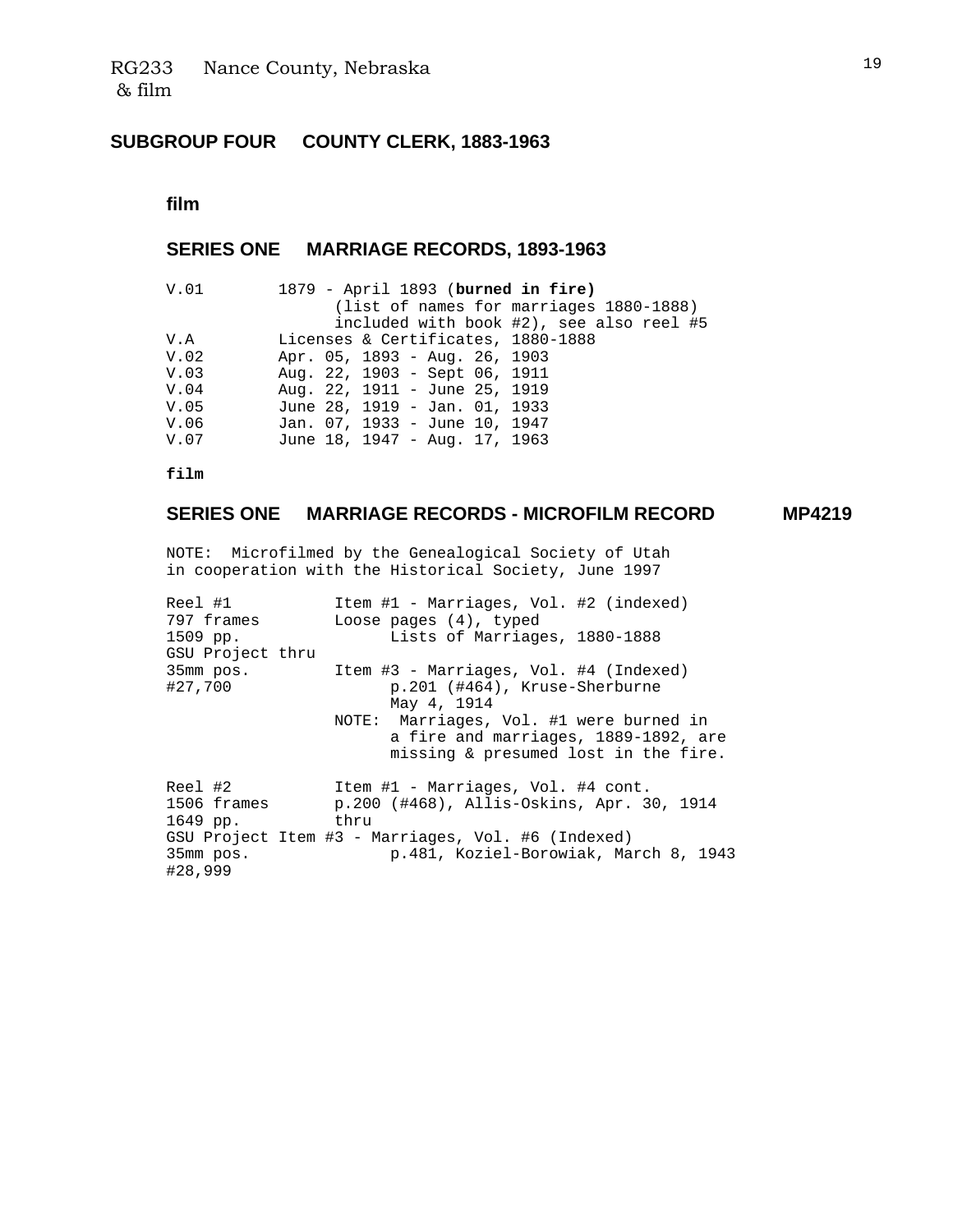## **SUBGROUP FOUR COUNTY CLERK (cont)**

 **film** 

#### **SERIES ONE MARRIAGE RECORDS - MICROFILM RECORD MP4219**

Reel #3 Item #1 - Marriages, Vol. #6 cont.<br>952 frames p.481, Koziel-Borowiak, March 3, 1 952 frames p.481, Koziel-Borowiak, March 3, 1943 932 pp. thru GSU Project Item #2 - Marriages, Vol. #7 (indexed) 35mm pos. p.700, Fittje-Bourn, Aug. 17, 1963 #29,000 NOTE: Reel continues with Subgroup Seven, Series One, Naturalization Records at frame #971 NOTE: Reel #4 contains naturalization records, SG7, S1 Reel #5 Marriage Licenses & Certificates<br>688 frames 1ndex, 4 pp. (typed), 1880-1888 Index,  $4$  pp. (typed),  $1880-1888$ <br>thru 672 pp. GSU Project Marriage Licenses & Certificates 35mm pos. Weeks-Miller, Affidavit, Dec. 24, 1888 #29,002 CORRECTION:

 Permission to marry from parents of Anson L. Havens to wed Nettie C. Sturtevant frame #12, December 1880, attached to wrong license, frame #13, McAllister-Wright and not indexed at start of reel.

#### **SERIES TWO ELECTION RECORDS, 1887-1974**

| V.01 | General & County Elections, Vol. A, 1887-1897 |
|------|-----------------------------------------------|
| V.02 | General & County Elections, Vol. B, 1898-1910 |
| V.03 | General & County Elections, Vol. C, 1911-1924 |
| V.04 | General & County Elections, Vol. D, 1926-1960 |
| V.05 | Election Board Record, 1907 - 1932            |
| V.06 | Election Board Record, 1934 - 1974            |
| V.07 | Primary Election Record, V.01, 1907-1932      |
| V.08 | Primary Election Record, V.02, 1936-1974      |

#### **film**

#### **SERIES TWO ELECTION RECORDS - MICROFILM RECORD MP2341**

| Reel #1    | Election Record, Vol. A        |
|------------|--------------------------------|
| 755 frames | Election 1887                  |
| 1510 pp.   | thru                           |
| 35mm pos.  | Election Board Record, Vol. #1 |
| #15,719    | p.251 (April 1924)             |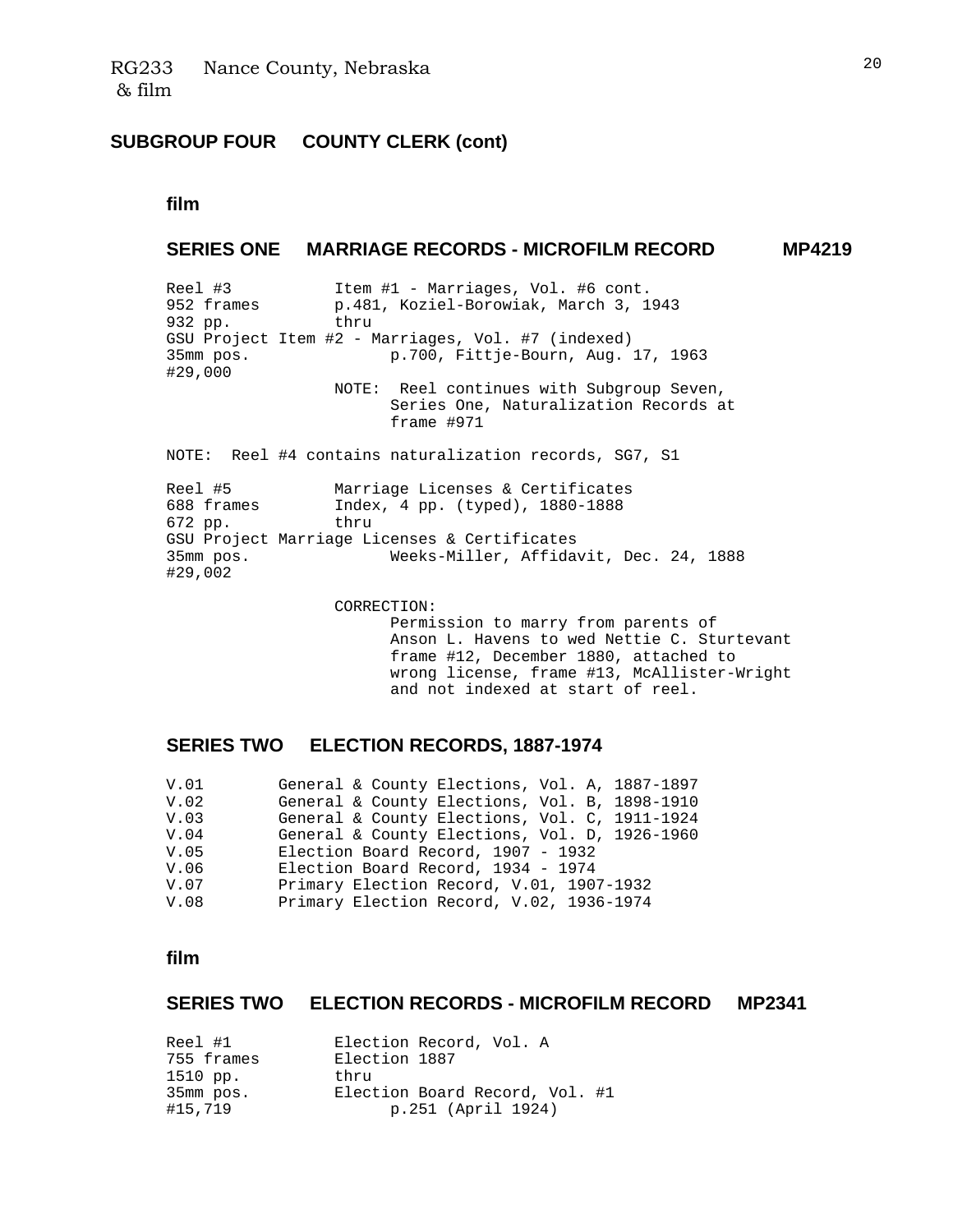|                                                           | CORRECTION: Operator's cert., end of reel,<br>shows end at Vol. #2, should be Vol. #1                          |
|-----------------------------------------------------------|----------------------------------------------------------------------------------------------------------------|
| Reel #2<br>677 frames<br>1344 pp.<br>35mm pos.<br>#15,720 | Election Board Record, Vol. #1 cont.<br>p.252 (April 1924)<br>thru<br>Primary Election Record, Vol. #2<br>1974 |
|                                                           | Remainder of reel contains<br>NOTE:<br>County Board Proceedings of Subgroup Three                              |

## **SERIES THREE BRAND & ESTRAY RECORDS**

KN21/01/2-3

- V.02 Brand Record, 1886-1929
- Estray Record, 1885-1963

#### **SERIES FOUR PROFESSIONAL REGISTERS, 1881-1939**

KN24/08/2

- V.01 Physicians Register, July 1881 May 1894 (36 pp)
- Dental Register, 1905 (1 p.)
- V.03 Physicians Register, Sept 1891 May 1920 (77 pp) V.04 Professional Register, July 1921 - July 1939 (337 pp)
- V.05 Embalmers Register, Aug. 1899 June 1919 (47 pp)
- V.06 Optometry Register, Jan. 1912 Jan. 1912 (4 pp)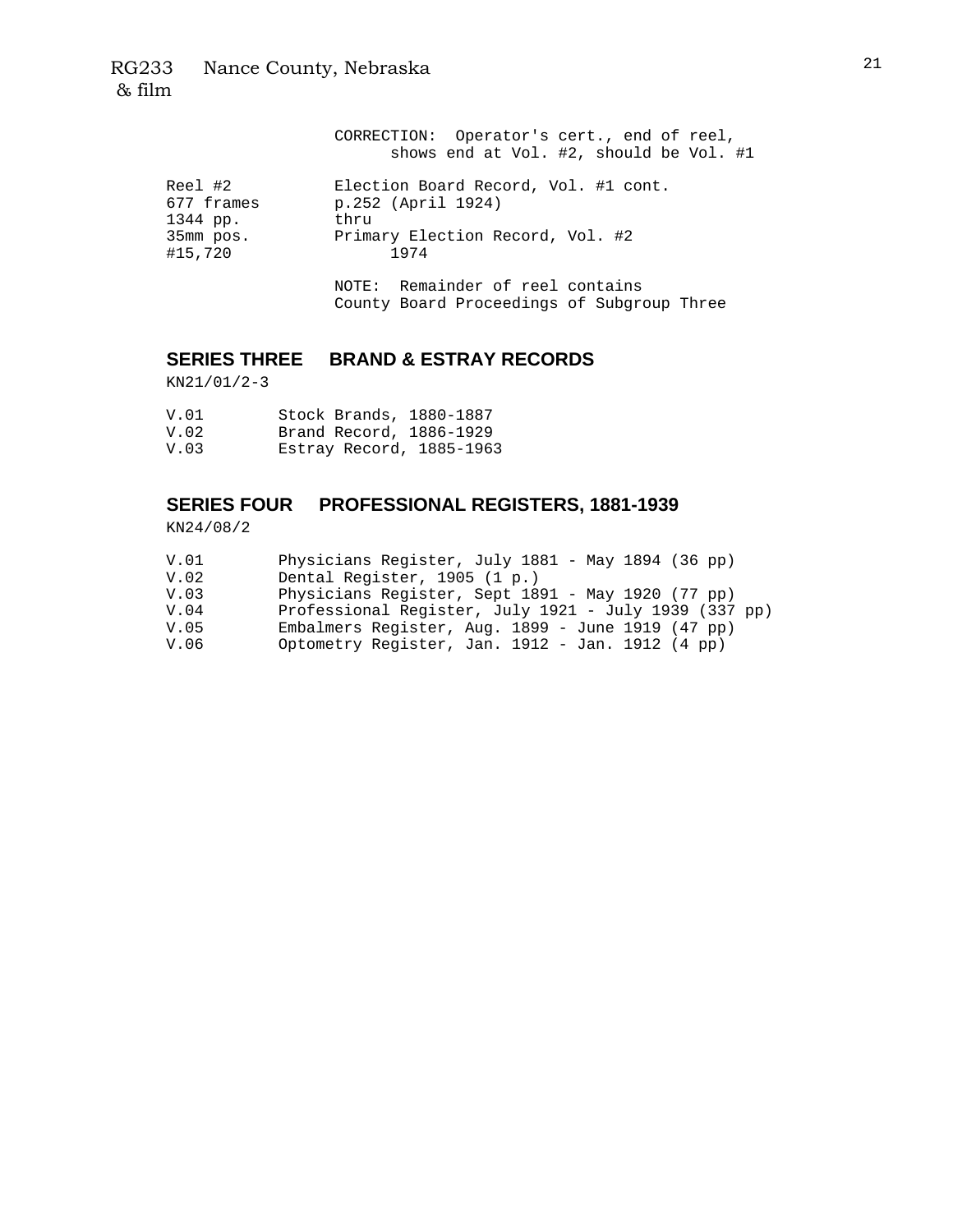#### **SUBGROUP FOUR COUNTY CLERK (cont)**

#### **SERIES FIVE MOTOR VEHICLE REGISTERS, 1911-1921**

| V.O1 | 1911-1915           |
|------|---------------------|
| V.02 | $1916 - 1919 (A-Z)$ |
| V.03 | $1919 - 1921 (A-Z)$ |

**SUBGROUP FIVE REGISTER OF DEEDS, 1879-1913** 

#### **SERIES ONE NUMERICAL INDICES, 1879-1913**

Headquarters Level 2

| V.01      | Numerical Index-Lots 1879-1913<br>Fullerton & Additions, and                                         |
|-----------|------------------------------------------------------------------------------------------------------|
|           | Genoa City & Additions                                                                               |
| V.02      | Numerical Index-Lots 1888-1913<br>Belgrade Village, Fullerton Subdivisions,<br>and Woodville village |
| $V.03-07$ | Numerical Index-Lands, 1879-1913<br>Ranges 3-4 in one volume, and<br>Ranges 5 thru 8 (one vol. each) |

#### **SERIES TWO DEED ABSTRACTS, 1879-1897**

Headquarters Level 2

 V.01 Abstract of Title, Slaughter & Lindsey, 1879-1883 Bradner D. Slaughter was a civil war veteran who owned ½ interest in the towsite of Fullerton and was an attorney in partnership with M. S. Lindsey, who were the first bankers in Fullerton He was also chairman of the first Village Board. This could be a record of his interest in Nance County property as he is the subject of many entries. He was also in the real estate business in Nance County, 1880-1889. Volume includes a plat of Genoa, Pawnee Reservation, 1880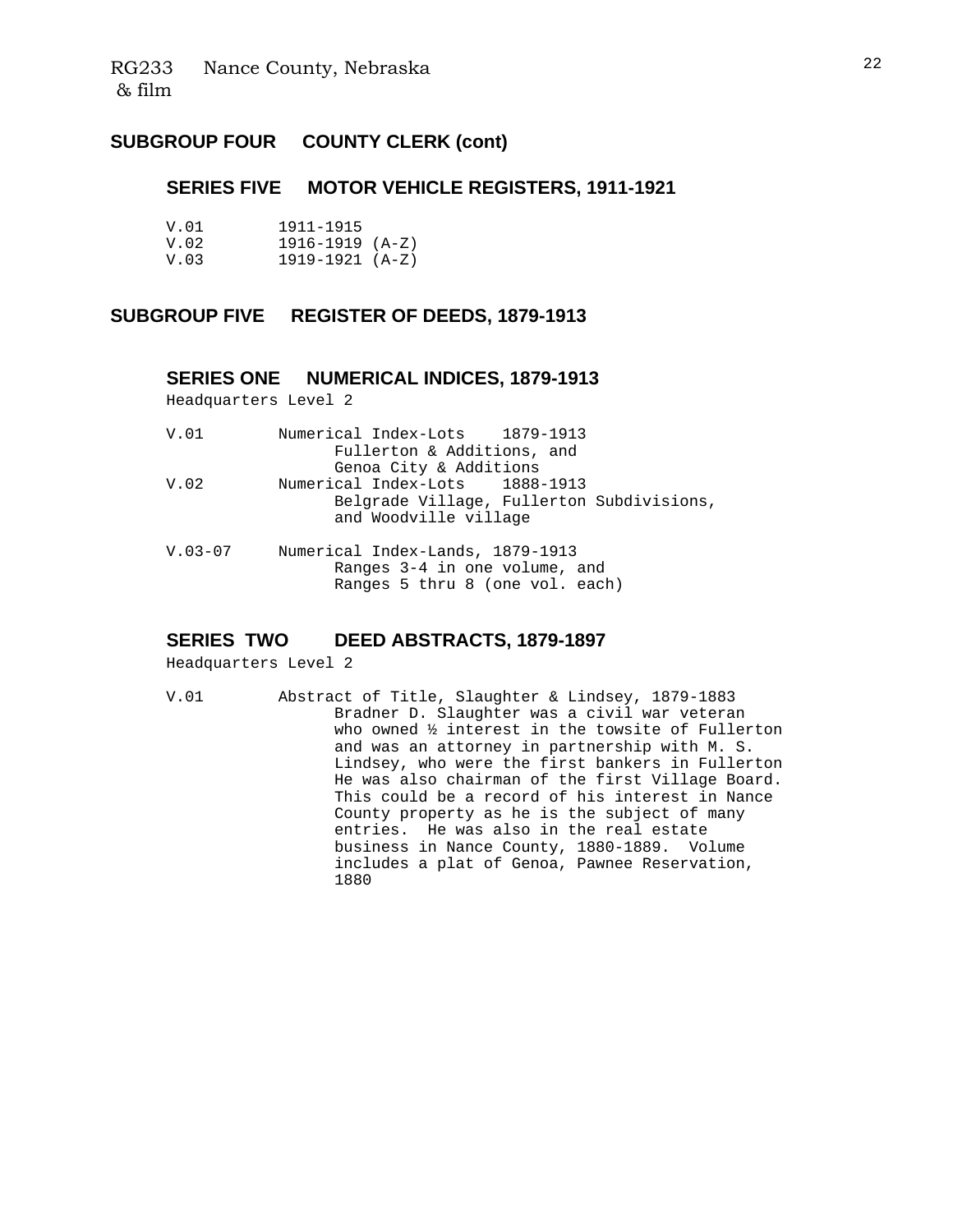## **SUBGROUP FIVE REGISTER OF DEEDS (cont)**

## **SERIES TWO DEED ABSTRACTS (cont)**

| V.02 | Abstract of Lots, R. M. Young           | 1879-1888 |
|------|-----------------------------------------|-----------|
|      | Fullerton & Genoa Cities                |           |
| V.03 | Abstract of Lots, C. E. Brady           | 1879-1897 |
|      | Fullerton, Genoa, and Belgrade Villages |           |

## **SERIES THREE PLAT MAPS**

V.01 Plat Index V.1 (KN24/08/3)

 **film**

## **SERIES FOUR GOVERNMENT LAND BOOK, 1878-1883**

| Roll #1   | Government Land Book                   |
|-----------|----------------------------------------|
| 86 frames | Reynolds & Edgington, 1878-1883        |
| 172 pp.   |                                        |
| #18,405   | NOTE: Contains record of land sales    |
|           | formerly a part of the Pawnee Indian   |
|           | Reservation, 1878-1882. Volume was     |
|           | loaned for microfilming in 1979 and    |
|           | microfilmed by the Historical Society. |
|           |                                        |

## **SUBGROUP SIX COUNTY COURT**

 The Archives holds no records for the county court. We do hold security microfilm for probate case files, 1891-current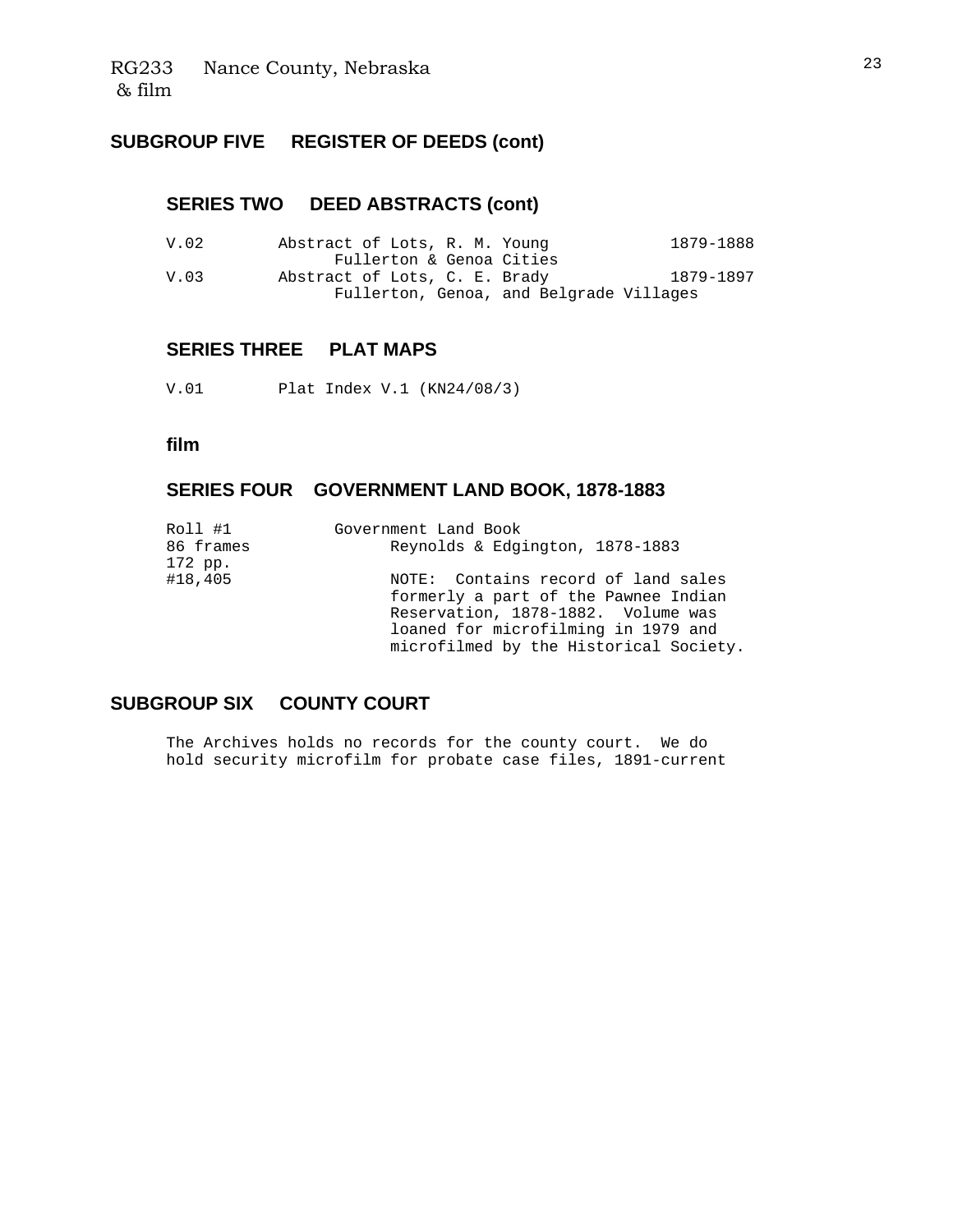# **SUBGROUP SEVEN DISTRICT COURT, 1880-1978**

## **film**

## **SERIES ONE NATURALIZATION RECORDS, 1880-1963**

|      | NOTE: Inventoried in order they appear on microfilm<br>NOTE: Card Index not microfilmed. (Indexes at start<br>of volumes.                                                                                                                                                                                                                                                                                                                   |
|------|---------------------------------------------------------------------------------------------------------------------------------------------------------------------------------------------------------------------------------------------------------------------------------------------------------------------------------------------------------------------------------------------------------------------------------------------|
| V.01 | Naturalization Record Vol. #1, 1880-1903<br>Declarations of Intention                                                                                                                                                                                                                                                                                                                                                                       |
| V.02 | Petition & Record, Vol. #1<br>#1 (Oct. 28, 1907 - #50 (Feb. 3, 1919)                                                                                                                                                                                                                                                                                                                                                                        |
| V.03 | Petition & Record, Vol. #2<br>#51 (May 3, 1915) - #150 (Nov. 8, 1926                                                                                                                                                                                                                                                                                                                                                                        |
| V.04 | Petition & Record, Vol. #3<br>$\#151$ (June 29, 1926) - $\#174$ (June 1, 1929)<br>Loose documents:<br>Facts, 4/1/1883 for John Pearson<br>(Nat. Rec. V.1, p.55)<br>Facts, Peter Larson, Apr. 27, 1894<br>(Pet & Rec V.1, #1, Oct. 28, 1907)<br>Facts, Henry Shotkoski, Sept 14, 1906<br>(Pet & Rec. V.1, p.17 (Feb. 1, 1909)<br>Peter Ksiazek, Oct. 3, 1894<br>(Nat. Rec. V.2, p.44 (9/14/1906)<br>Petition #166, Anna Koza, Sept. 22, 1922 |
| V.05 | Declaration of Intentions, Vol. #2<br>p.1 (December 1, 1903) - p.27 (Mar. 13, 1907)                                                                                                                                                                                                                                                                                                                                                         |
| V.06 | Naturalization Record, Vol. #1 (Final Papers)<br>p.1 (April 25, 1883) - p.28 (Mar. 6, 1902)                                                                                                                                                                                                                                                                                                                                                 |
| V.07 | Naturalization Record, Vol. #2 (Final Papers)<br>p.1 (Dec, 10, 1903) - p.77 (Sept 21, 1906)<br>Loose certificates for Cuba family, 1959 & 1962                                                                                                                                                                                                                                                                                              |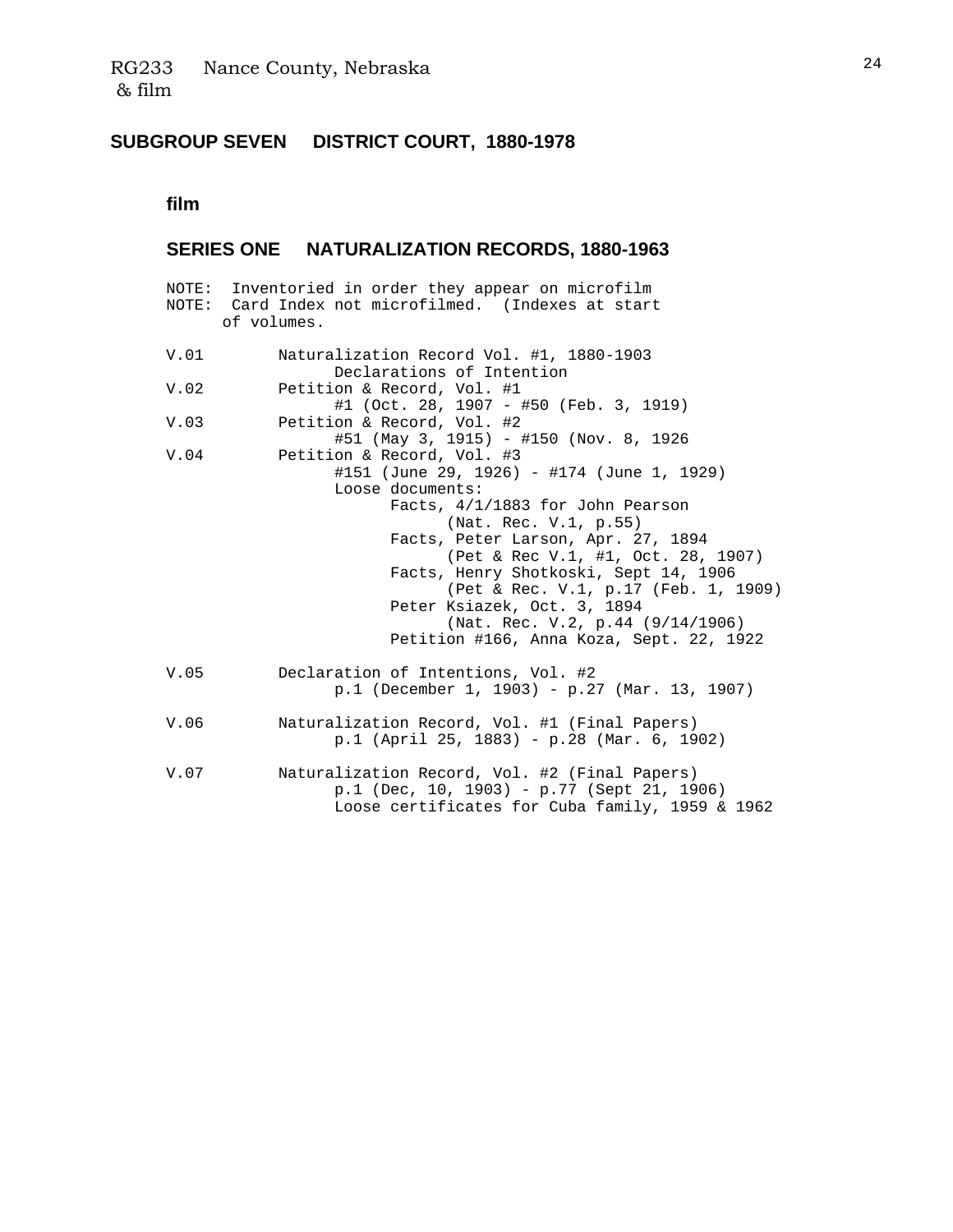# **SUBGROUP SEVEN DISTRICT COURT (cont)**

#### **film**

#### **SERIES ONE NATURALIZATION RECORDS - MICROFILM RECORD**

filmed under wrong project #4219 for marriages.

 NOTE: Reels 1 & 2 contained marriage records and are filed with that record in the Reference room

| Reel #3<br>cont.<br>400 frames | Item #3 - Naturalization Record, V.1<br>Declarations of Intention<br>$p.1$ - November 8, 1880 |
|--------------------------------|-----------------------------------------------------------------------------------------------|
| 724 pp.                        | thru                                                                                          |
|                                | GSU Project Item #5 - Petition & Record, Vol. #2                                              |
| 35mm pos.<br>#29,000           | p.48 (#98), June 12, 1920                                                                     |
|                                | NOTE: Start of Reel spliced off and filed<br>with Nance County marriages.                     |
| Reel #4                        | Item #1 - Petition & Record, Vol. #2 cont.                                                    |
| 572 frames                     | p.48 (#98), June 12, 1920                                                                     |
| 989 pp.                        | thru                                                                                          |
|                                | GSU Project Item #5 - Naturalization Record, Vol. #2                                          |
| 35mm pos.<br>#29,001           | loose certificates - Cuba family<br>1959 & 1962                                               |
|                                |                                                                                               |

## **SERIES TWO GENERAL INDEX (no records)**

## **SERIES THREE APPEARANCE DOCKETS (no records)**

#### **SERIES FOUR TRIAL DOCKETS, 1881-1953**

KN24/08/2

| Vol. #1   | September Term 1881 - June Term 1888                     |
|-----------|----------------------------------------------------------|
| Vol. #2   | October Term 1888 - February Term 1896                   |
| Vol. $#3$ | May Term 1896 - September Term 1901                      |
| Vol. #4   | March Term 1902 - November Term 1909                     |
| Vol. #5   | November Term 1909 - September Term 1916                 |
|           | #1032 thru #1597                                         |
| Vol. #6   | February Term 1917 - April Term 1920<br>#1312 thru #1751 |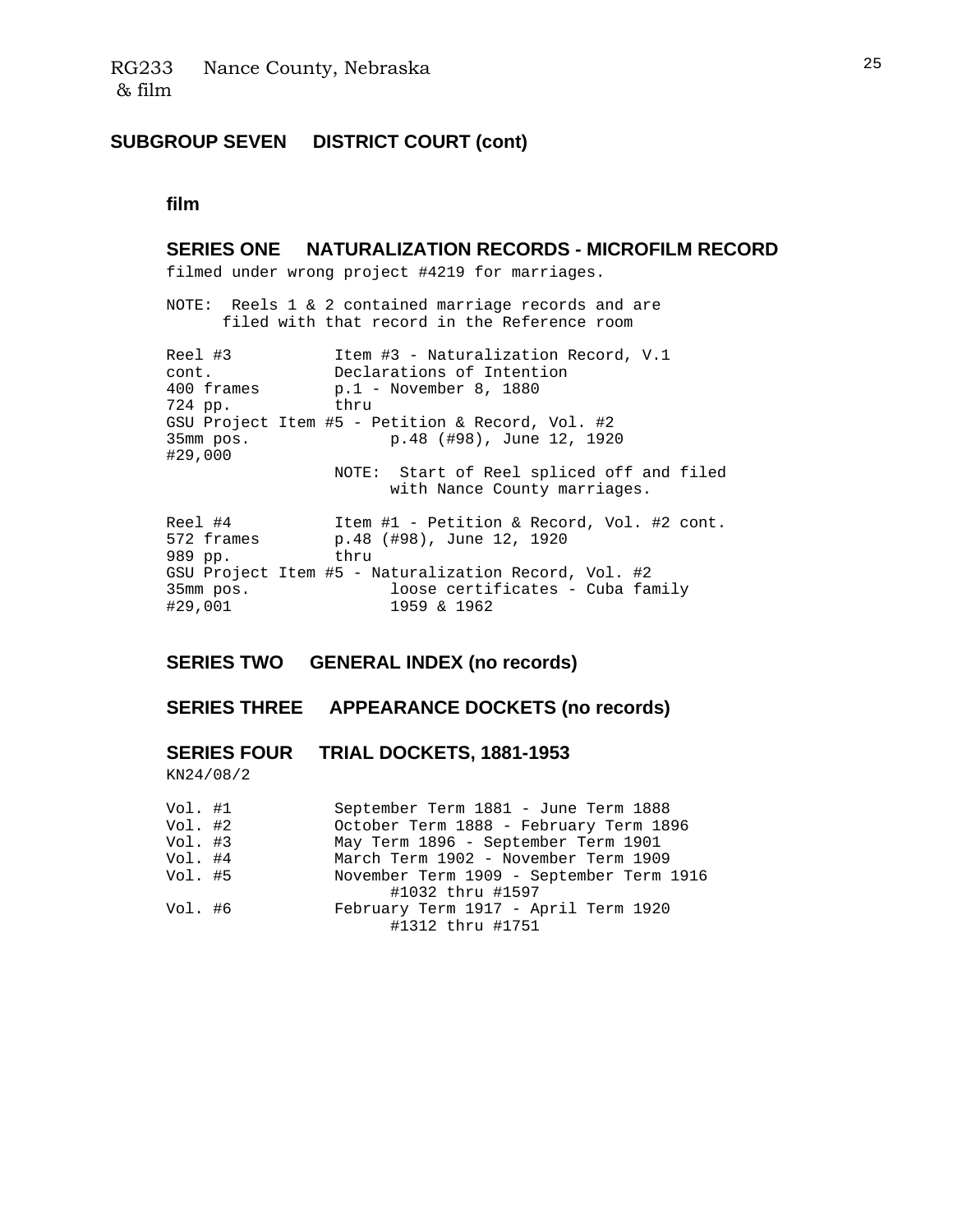**SUBGROUP SEVEN DISTRICT COURT (cont)** 

## **SERIES FOUR TRIAL DOCKETS (cont)**

| Vol. #7   | October Term 1920 - April Term 1923   |
|-----------|---------------------------------------|
|           | #1492 thru #2024                      |
| Vol. #8   | October Term 1923 - May Term 1926     |
|           | #1535 thru #2252                      |
| $Vol.$ #9 | June Term 1926 - May Term 1929        |
|           | #1535 thru #2463                      |
| Vol. #10  | #2205 (192) thru #2786 (1933)         |
| Vol. #11  | #2287 (8/1/1933) - #3253 (12/10/1940) |
| Vol. #12  | #3254 (4/2/1941) - #3570 (4/6/1953)   |

 **SERIES FIVE DAILY JOURNAL (no record)** 

**SERIES SIX COMPLETE RECORD (no record)** 

 **SERIES SEVEN JUDGEMENT & EXECUTION DOCKETS (no records)** 

**SERIES EIGHT CIVIL AND CRIMINAL CASE FILES (no records)** 

## **SERIES NINE BILLS OF EXCEPTION, 1963-1978**

| Box 1 1964-1970                                                                                         |
|---------------------------------------------------------------------------------------------------------|
| #3790 - State vs. Edward Koziol (16-73), November 4, 1963<br>Bill of Exception, SC#35731                |
| #3800-Donald Uzendoski v. City of Fullerton, (18-83), 1964                                              |
| #3814 - State vs. Darrell Anderson, Sept 25, 1964<br>Exhibits, Images of Car Accident                   |
| #3818-Theodore Prososki v. Loup River Public Power District,<br>$(16-101)$ , 1965                       |
| $\#3822$ - Mary Kula vs. Tom Kula (16-105)<br>Depositions, June 28, 1965                                |
| #3825 - Beardmore Chevrolet vs. Cuba (16-108)<br>Bill of Exception, June 24-25, 1968                    |
| #3869 - E. James Kula vs. Forest A. Williams (16-152)<br>Deposition, Jan. 18, 1967                      |
| $\text{\#3871}$ - Wm. W. Schwensen vs. Raymond Elsasser (16-154)<br>Deposition, Sept 28 & Oct. 11, 1966 |
| #3875 - Frank Bialas, minor vs. Ron & Gene Beaman (16-158)<br>Deposition, Jan-Mar. 1967                 |
| #3877 - State vs. Albin Madura (16-150), Apr 29, 1966<br>Testimony & proceedings (2 copies)             |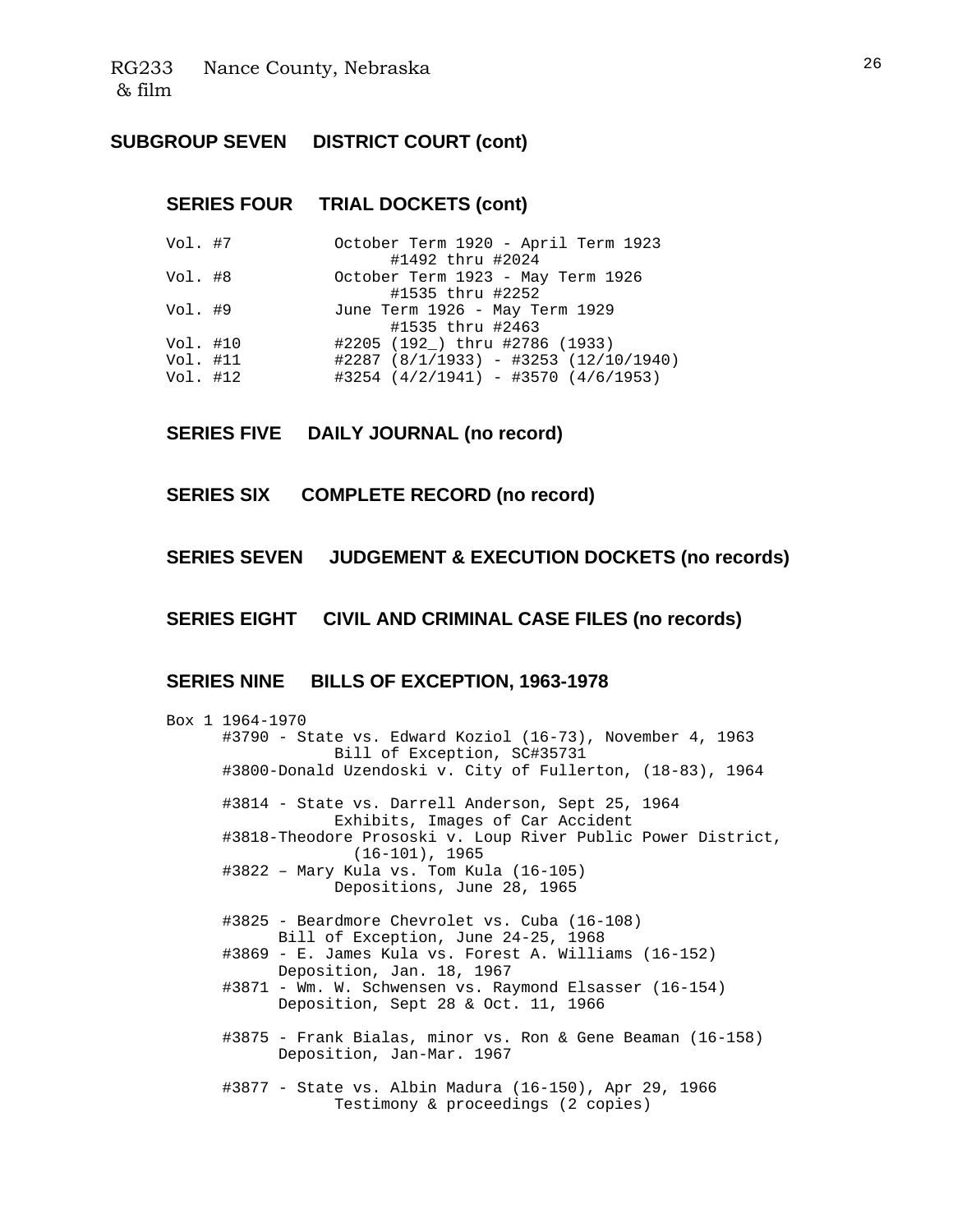# **SUBGROUP SEVEN DISTRICT COURT (cont)**

# **SERIES NINE BILLS OF EXCEPTION (cont)**

| Box 1 Continued, RG233, SG9, BOEs<br>#3911 - Jack Anderson vs. Kenneth Davis (16-194)<br>Bill of Exception, Nov. 13-14, 1967<br>Deposition, Oct. 19, 1967<br>Deposition, Sept. 27, 1967<br>Exhibits |
|-----------------------------------------------------------------------------------------------------------------------------------------------------------------------------------------------------|
| SC#36900 (4/24/1968)<br>#3912 - Davison et al vs. Inselman et al (16-195)<br>$V.1$ - Testimony, Apr 3-4, 1968<br>$V.2 -$ Exhibits<br>SC#37192 (12/29/1969)                                          |
| $\#3913$ - Fox et al vs. City of Genoa (16-196)<br>Bill of Exception, Dec. 21, 1967                                                                                                                 |
| #3937 - Earl Hawthorne vs. Charles Hawthorne, 16-220<br>Workers Compensation Ct., Doc. 45, p.8 Exhibits<br>Transcript of Hearing, Feb. 29, 1968<br>SC#37140 (3/19/1969)                             |
| #3951 - Stanley Ziemba vs. Burkett Farquhar (16-234)<br>Deposition, Dec. 3, 1968                                                                                                                    |
| #3953- State of Nebraska v. Henry Norman Brockman, 1969                                                                                                                                             |
| #3978 - Helen L. Larsen vs. K. Peter Larsen (16-291)<br>Deposition, plaintiff (divorce), Sept 6, 1969                                                                                               |
| #3979 - Dortha Marshall vs. Charles McIntyre (16-262)<br>Deposition, 12/10/1969 & 3/7/1970                                                                                                          |
| #3980 - Winfred Pearson vs. Charles A. Sukovaty &<br>Lawrence Rosno (16-263)<br>Deposition, 3/28 & 8/27/1970; 1/9/1971                                                                              |
| #3982 -Ivor E. and Wendell Francis vs. Nance County (16-265)<br>Deposition, Nov. 11, 1969                                                                                                           |

#### Box 2, 1971-1974

| #4000 - Helen C. Czarnick et al vs. Loup River PPD (16-283) |
|-------------------------------------------------------------|
| Deposition, May 8, 1971                                     |
| #4001 - Arlyce Hanson vs. Leland Hanson (16-284)            |
| Bill of Exception, Aug. 29, 1975 (SC#40388, 1976)           |
| $\#4008$ - Estate of Alva Plumbtree (16-291)                |
| Hearing on Claims, Aug. 18, 1970                            |
| #4028 - Jasper Cornwell vs. Claire Ostrander et. al.        |
| Exhibits                                                    |
| $\#4029$ - Edward Forman vs. Helen Czarnick (17-12)         |
| Deposition, Aug. 19, 1971                                   |
| #4035 - Stonecker vs. Stonecher (17-18)                     |
| Depositions (Divorce)                                       |
| #4035 - Richard D. Stonecher vs. Patricia Stonecher (17-18) |
| Depositions, 1971                                           |
| #4038 - Jerry Zurovski vs. Wilbur E. Thomazin (17-21)       |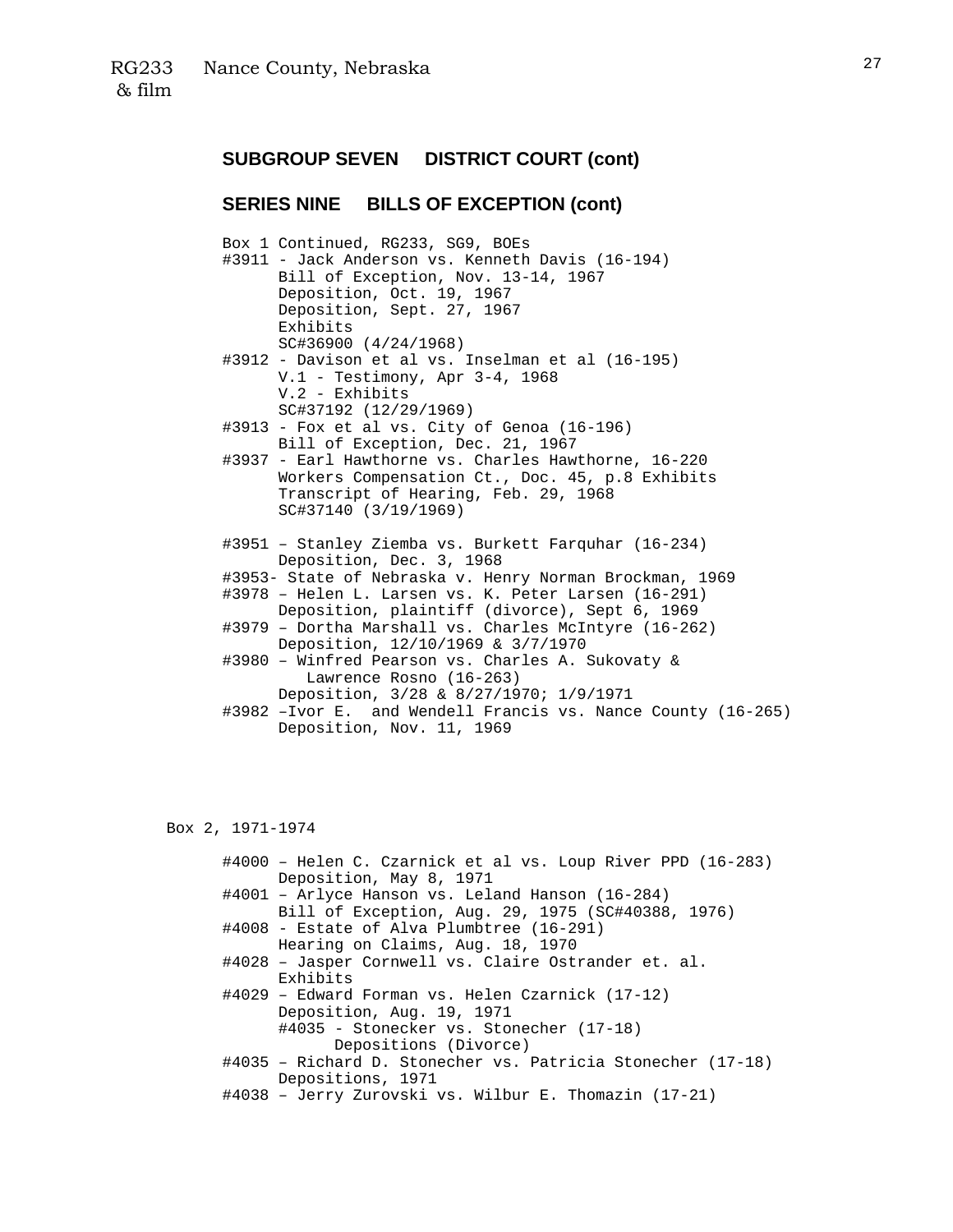RG233 Nance County, Nebraska

& film

```
 Deposition, Aug. 28, 1971 
#4053 – Donna Dubas vs. Oliver Nesbitt et al (17-36) 
      Deposition, Mar. 16, 1972
```
#### **SUBGROUP SEVEN DISTRICT COURT (cont)**

#### **SERIES NINE BILLS OF EXCEPTION (cont)**

```
 Box 2 Continued 
     #4068 - Estate of Bobby J. Heft (17-51) 
            Richard A. Conant vs. George Heft, Deposition/plaintiff, 1972 
      #4082 – Michell Knopik (minor) vs. Robert Palmer & Elaine Gibson et al 
            Deposition, Oct. 8, 1973 
      #4090 – Louis A. Staniec vs. Theodore Stopak (17-73) 
            Depositions, 6/12/1972; 10/30 & 11/5/1973 
     #4098 – Theodore Schweitz (Schweitz Equipment Co.) v. State 
                       Farm Fire and Casualty Co.,( 17-81) 1972 
      #4129 – Bertha M. Weber vs. Magdalene and Elno Fix (17-112) 
            Deposition, Dec. 15, 1973 
      #4136 – Bill D. Trotter vs. Kansas Nebr. Natural Gas Co (17-119) 
            Deposition, Oct. 2, 1973 - May 10, 1974 
            (10 files) 
      #4139- Earl E. Cuming v. City of Genoa and Alfred Andreasen, 1974 
                          (17-122) 
      #4140 – Earl Elwin Cumming vs. John Hall (17-123) 
            Depositions (3), Dec. 5, 1973 
      #4149 – Philip M. Davis vs. Ivan Cunningham (17-132) 
            Bill of Exception, May 12, 1975 
            Deposition, 9/7/1974 
            SC#40258 (12/8/1975) 
      #4154- Matter of Daniel E. and Carolyn Sue Stetz (Butch and Al's), 
                   Fullerton, Retail Beer License, 1974 
      #4157 - State vs. Douglas L. Czarnick (17-140) 
                   Partial Bill of Exception, May 1, 1974 
     Box 3 
     #4173 – John A. Hall vs. Farmers Mutual Ins. Co. of Nebr. 
             (16-156), Depositions (5), Oct. 10, 1975 
     #4178 –Melvin Knoefler vs. Richard Shepoka (17-161) 
            Depositions (2), Oct. 16, 1975 
      #4179 - State vs. John D. Kaup (17-162), 2 folders 
                   Bill of Exception, July 8, 1975 
      #4180 – Lloyd G. Young & W. L. Woodward vs. Richard 
               and Marion McPhillips (17-163) 
            Deposition, Apr. 27, 1978 
            Transcript – Ralph A. Peters et al vs. Lloyd G. Young & 
                           W.L. Woodward 
                  memo briefs (1975) 
      #4182 – Richard Shepoka et al (county officers vs. 
            Ed Knopik et. al. (Co. Board of Supervisors), 17-165 
            Bill of Exception, Jan. 5, 1978 
            SC#41986 (6/6/1978) 
      #4196 - State vs. Jack Dufoe (17-179)
```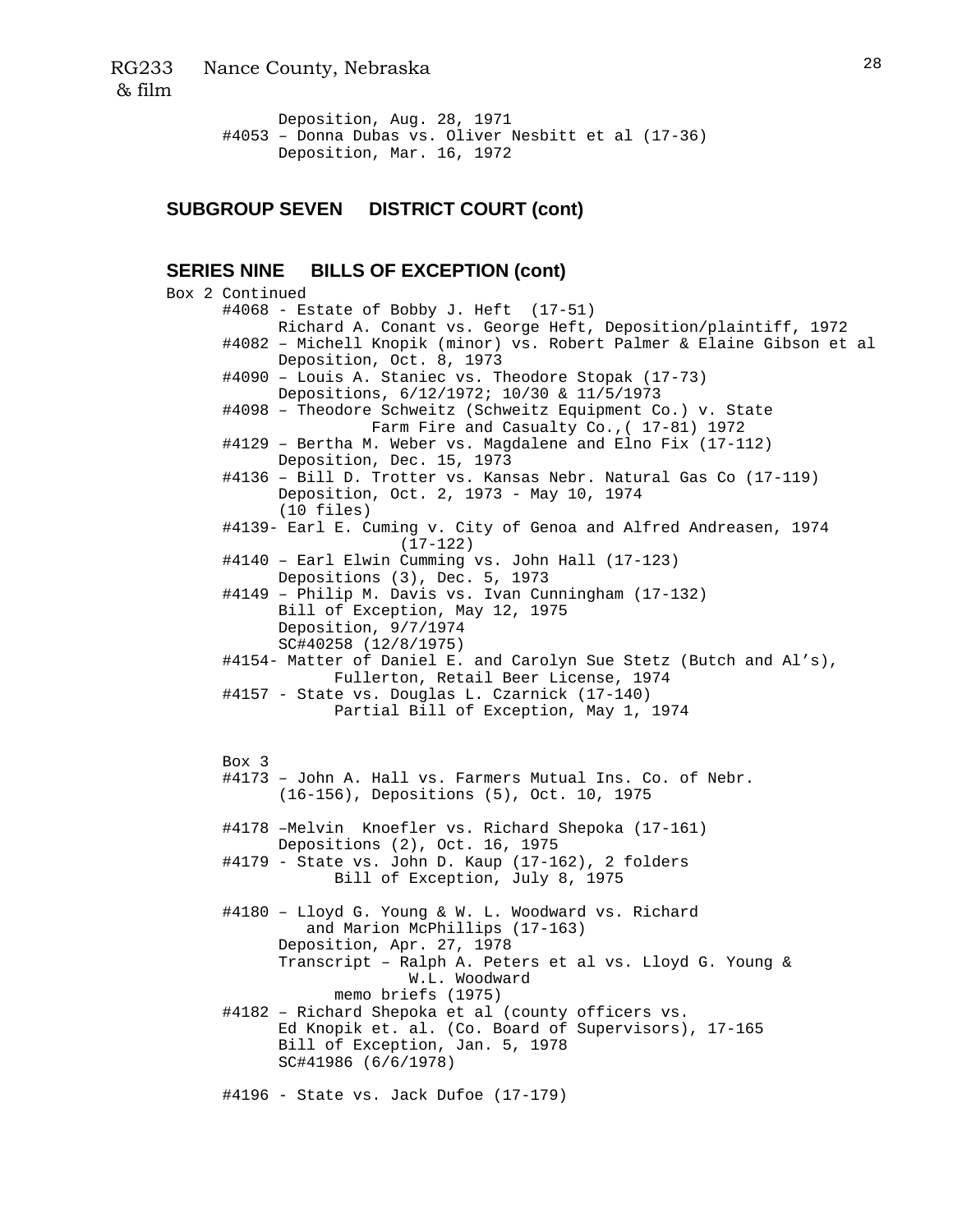Bill of Exception, June 4, 1975

#### **SUBGROUP SEVEN DISTRICT COURT (cont)**

**SERIES NINE BILLS OF EXCEPTION (cont**

Box 3 Continued #4200 – Katheryn Bokelman vs. Raymond Ahlers & Eugene Robinson (17-183) Depositions (2), June 26, 1976 #4201 - Ivan D. Smith vs. Farm Bureau Ins. Co. of Nebr. Trial Brief #4203 - State vs. Charles Wright (17-186) Bill of Exception, March 12, 1975 #4209 – Lucille A. Ziemba vs. Stanley Ziemba (17-192) Deposition, Mar. 25, 1976 #4213 - Genoa Nat'l Bank vs. Stanley and Lucille Ziemba Exhibits (17-207) #4253 - State vs. Walter Patrick Davidson (17-236) Order of Probation, January 18, 1977 #4261- Dennis E. Anderson v. William T. Shotkoski and Lynn Condreay, 1977 (17-244) #4276 - State vs. Richard G. Jarecki (17-259) Bill of Exception, Mar. 9 & Apr. 2, 1977 #4277 – Barry G. Thompson vs. Dominic Boroviak (17-260) Bill of Ex. Co. Court (E-16), Apr 1977 (2 v.) #4289 - State vs. Dennis L. Bjornsen (17-272) Bill of Exception, Sept-Nov. 1977, SC#41849 Testimony, Nov. 8, 1977 #4303 - State vs. Edward Langan (17-286) Bill of Exception Co. Court, 1977-1978 #4304 - State vs. Joe Billie (17-287) Transcript Co. Court, Feb. 22, 1978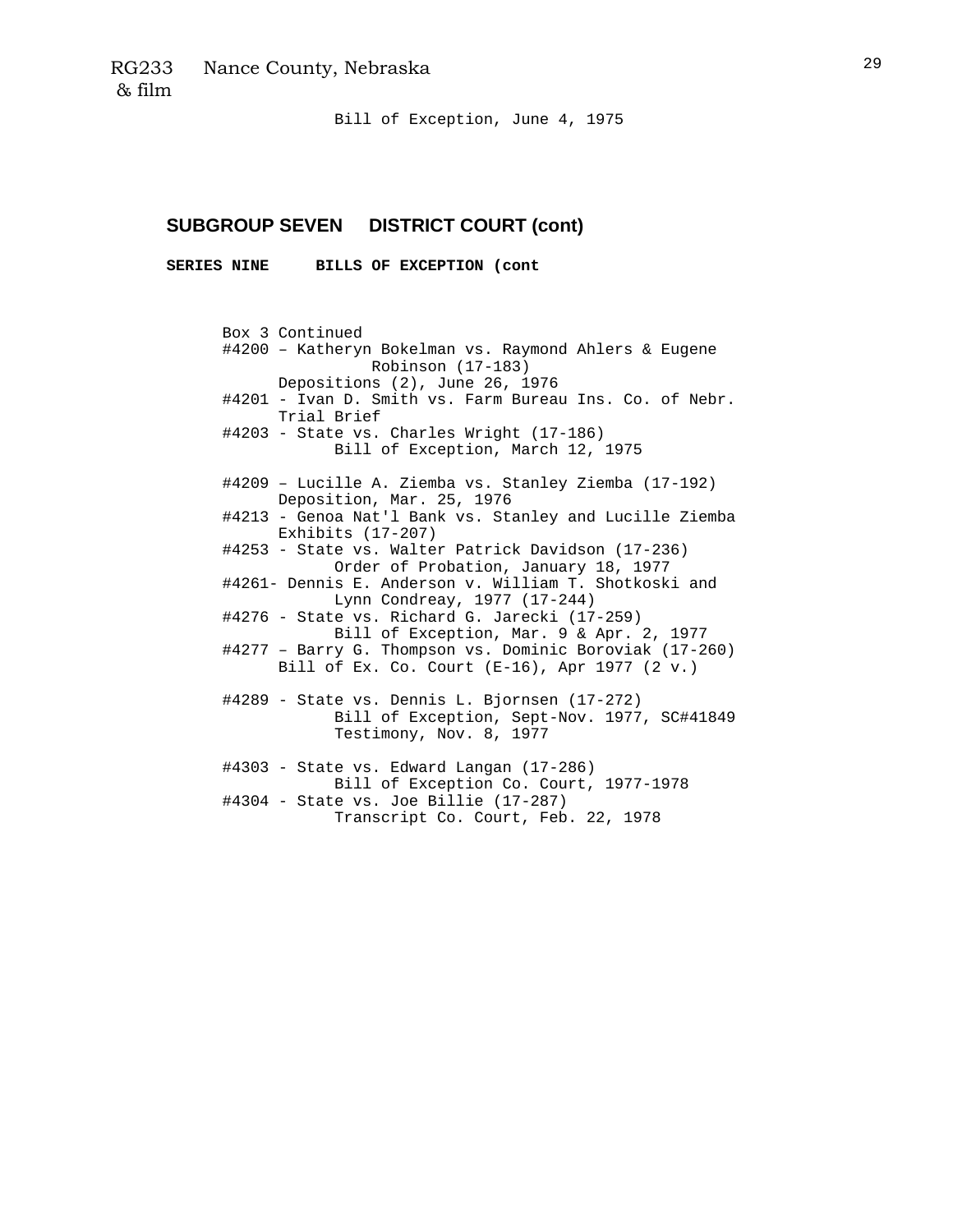#### **SUBGROUP EIGHT SUPERINTENDENT OF SCHOOLS, 1879-1957**

## **SERIES ONE SUPERINTENDENT'S RECORD, 1879-1957**

| V.O1 | Co. Superintendent's Record, 1896-1912                                                                          |  |
|------|-----------------------------------------------------------------------------------------------------------------|--|
| V.02 | Co. Superintendent's Record, Dec. 1879 - Jan. 1888                                                              |  |
|      | the contract of the contract of the contract of the contract of the contract of the contract of the contract of |  |

V.03 Co. Superintendent's Record, 1879-1957

#### **SUBGROUP NINE SCHOOL DISTRICT RECORDS**

#### **SERIES ONE ANNUAL SCHOOL DISTRICT MEETINGS, 1927-1951**

B.01

 Envelopes 1-11 Annual Reports of School Districts (all) 1927, 1928, 1934, 1935, 1937, 1938, 1941-1947, and 1951

#### **SERIES TWO SCHOOL DISTRICT #50 (Loup Ferry Twp), 1892-1912**

B.01

f.1 Record Book, 1892-1912

END OF INVENTORY

PMC/PMC 3/17/1987 PMC WORD 7.0 5/2/2001 GMK 11/2013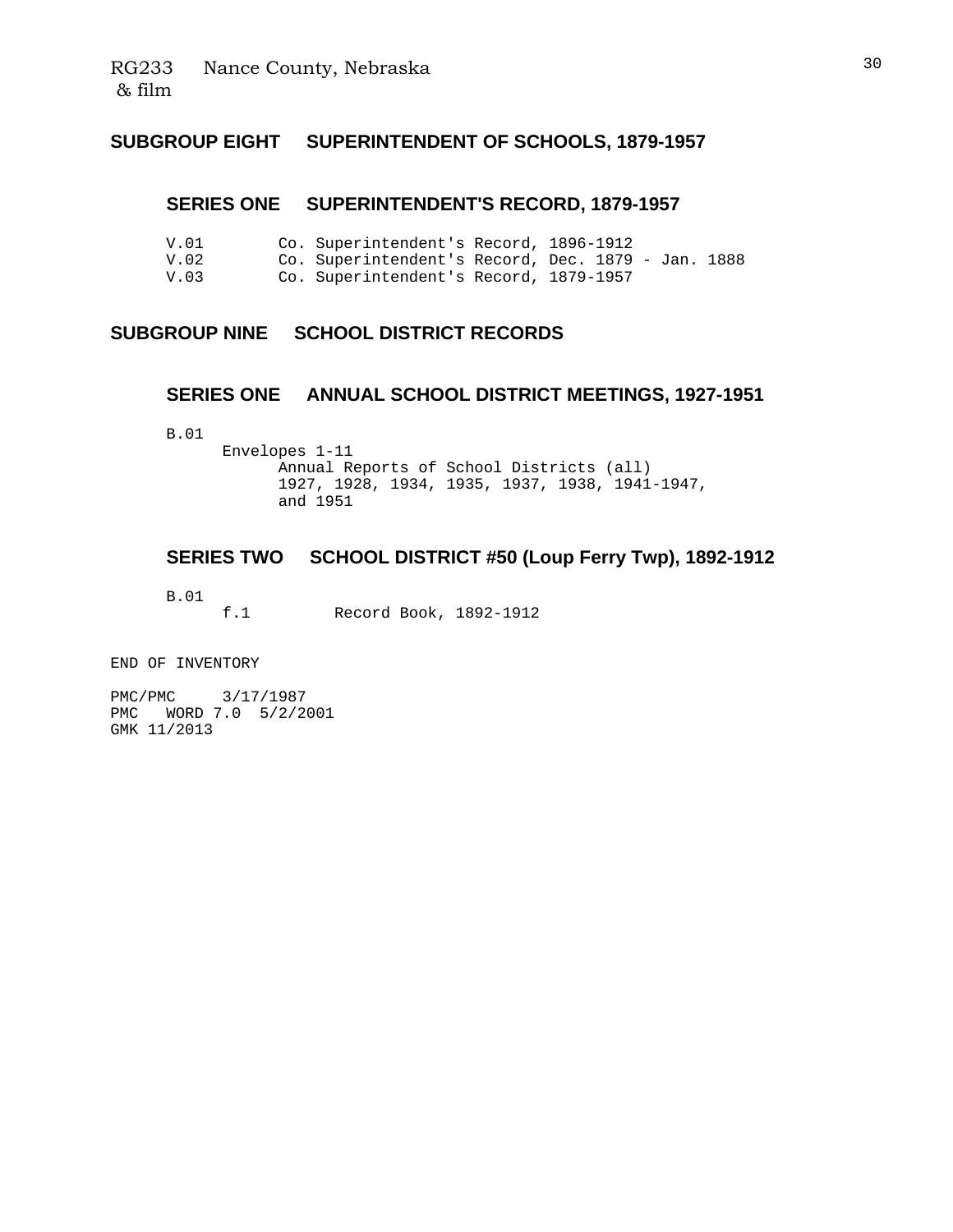|        | RG233 – Nance County, Nebraska |
|--------|--------------------------------|
| & film |                                |